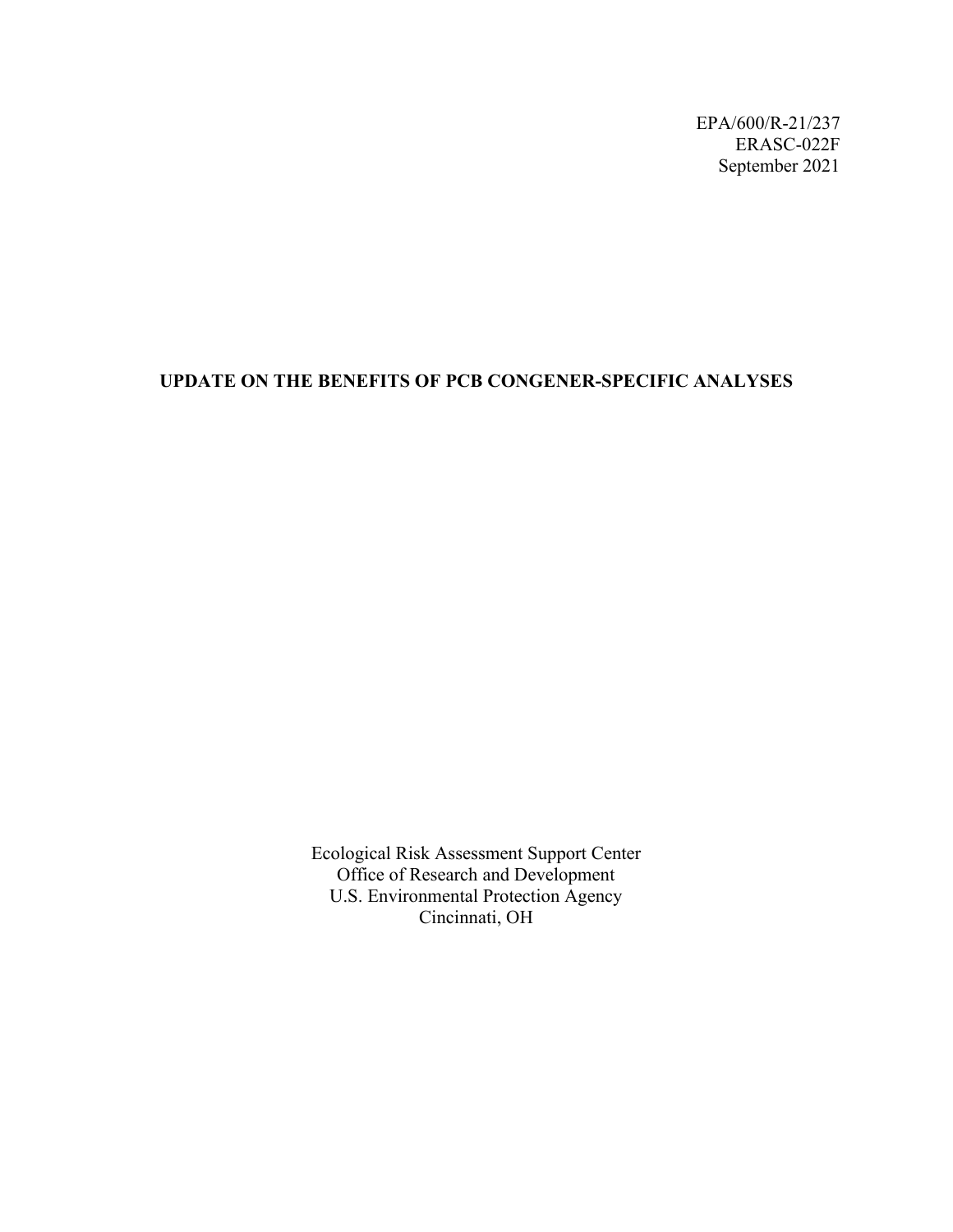### **NOTICE**

Mention of trade names or commercial products does not constitute endorsement or recommendation for use.

### **Note Relating to PCB Congeners by Low-Resolution GC-MS - Method 1628 (Not yet approved).**

The Office of Water of EPA is in the process of developing a low-resolution GC/MS method for congener specific PCB analysis: *[Method 1628. Polychlorinated Biphenyl \(PCB\) Congeners in](https://www.epa.gov/cwa-methods/pcb-congeners-low-resolution-gc-ms-method-1628-not-yet-approved)  [Water, Soil, Sediment, Biosolids, and Tissue by Low-Resolution GC/MS using Selected Ion](https://www.epa.gov/cwa-methods/pcb-congeners-low-resolution-gc-ms-method-1628-not-yet-approved)  [Monitoring](https://www.epa.gov/cwa-methods/pcb-congeners-low-resolution-gc-ms-method-1628-not-yet-approved)* (EPA 821-R-21-002). The present document (*Update on the Benefits of PCB Congener-Specific Analyses*) was drafted while method 1628 was under development. The benefits of method 1628 are a) improved sensitivity over Methods 8082A and 608.3, b) total PCBs determined from the sum of the individual PCB congeners and not from the sum of Aroclors, and c) lower analysis costs in comparison to Method 1668C because of the use of lowresolution mass spectrometry instrumentation. Methods 1628 and 1668C are likely to provide similar total PCB determinations; however, for sites where the total dioxin toxicity equivalence (TEQ) of the PCBs are of interest, Method 1668C is likely to provide greater accuracy due to its ability to eliminate interferences from higher homologues for the dioxin-like PCB congeners.

Preferred Citation:

U.S. EPA (U.S. Environmental Protection Agency). 2021. Update on the Benefits of PCB Congener-specific Analyses. Center for Environmental Solutions and Emergency Response, Ecological Risk Assessment Support Center, Cincinnati, OH. EPA/600/R-21/237.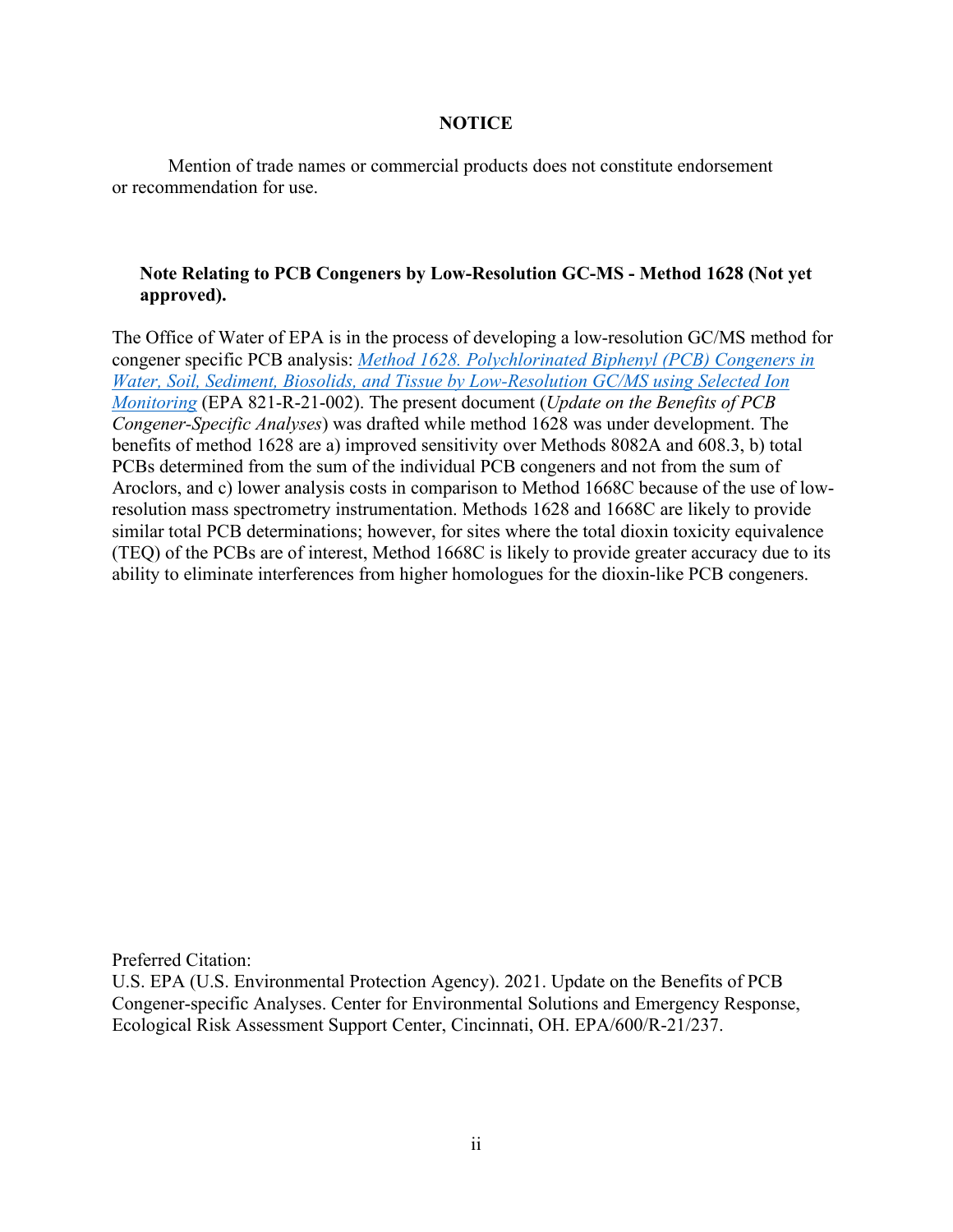# Table of Contents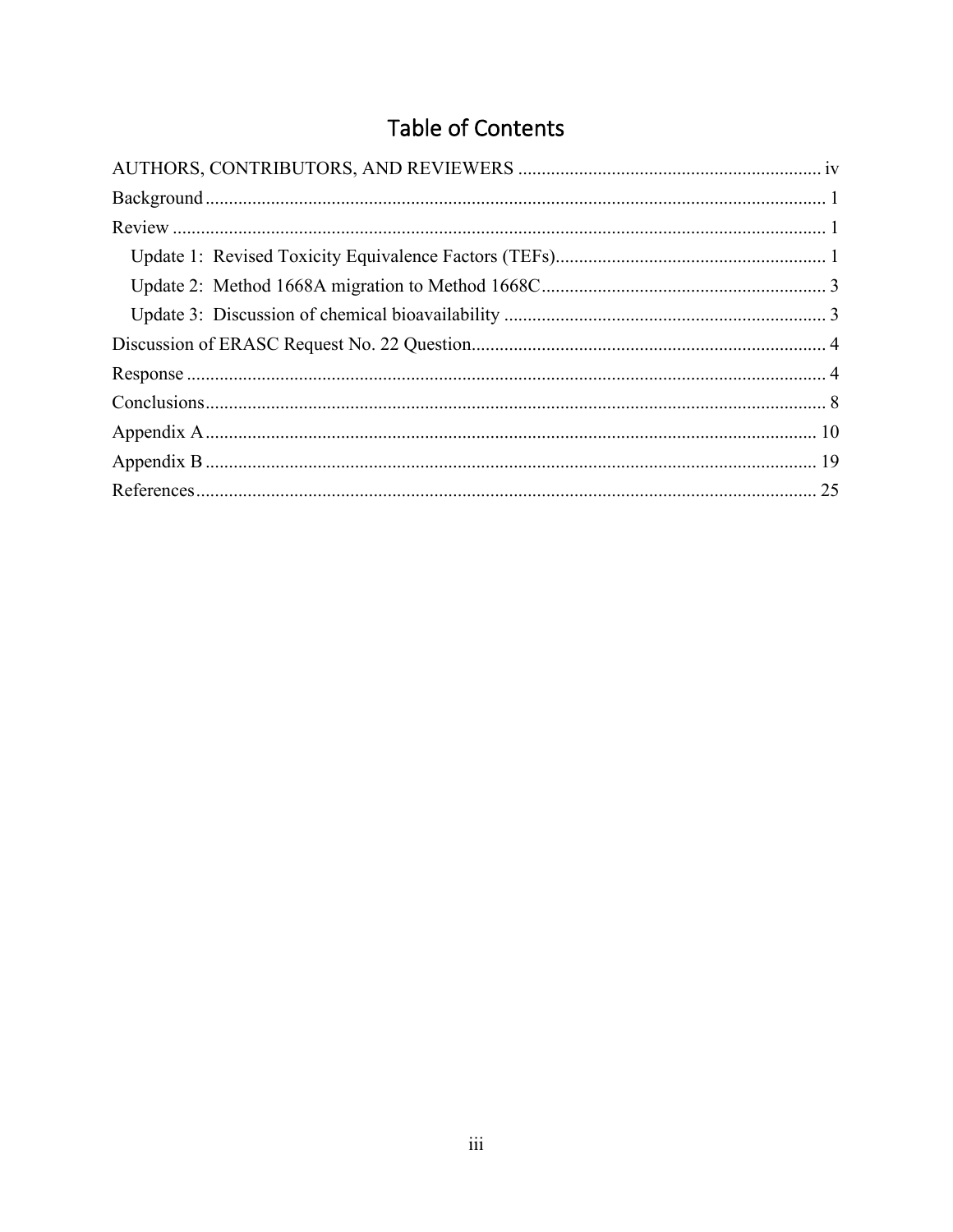### **AUTHORS, CONTRIBUTORS, AND REVIEWERS**

#### <span id="page-3-0"></span>**AUTHOR**

Lawrence Burkhard U.S. Environmental Protection Agency Office of Research and Development Center for Computational Toxicology and Exposure Duluth, MN 55804

#### **REVIEWERS**

Keri C. Hornbuckle Iowa Superfund Research Program Department of Civil and Environmental Engineering University of Iowa Iowa City, Iowa

Kurunthachalam Kannan Department of Pediatrics, and Department of Environmental Medicine New York University School of Medicine New York, New York

Rainer Lohmann Graduate School of Oceanography University of Rhode Island Narragansett, Rhode Island

#### **ACKNOWLEDGMENTS**

The first draft of this document was internally (within EPA) reviewed by Robert Burgess (EPA Office of Research and Development, Center for Environmental Measuring and Modeling) and Charles Nace (EPA Region 2, Superfund and Emergency Management Division). Programmatic review of the document was conducted by Andrea Latier (EPA Region 10, Laboratory Services and Applied Science Division) and Marc Greenberg (EPA Office of Land and Emergency Management, Office of Superfund Remediation and Technology Innovation). We would like to acknowledge the efforts of Bruce Pluta (EPA Region 3) in initiating the original request for this document.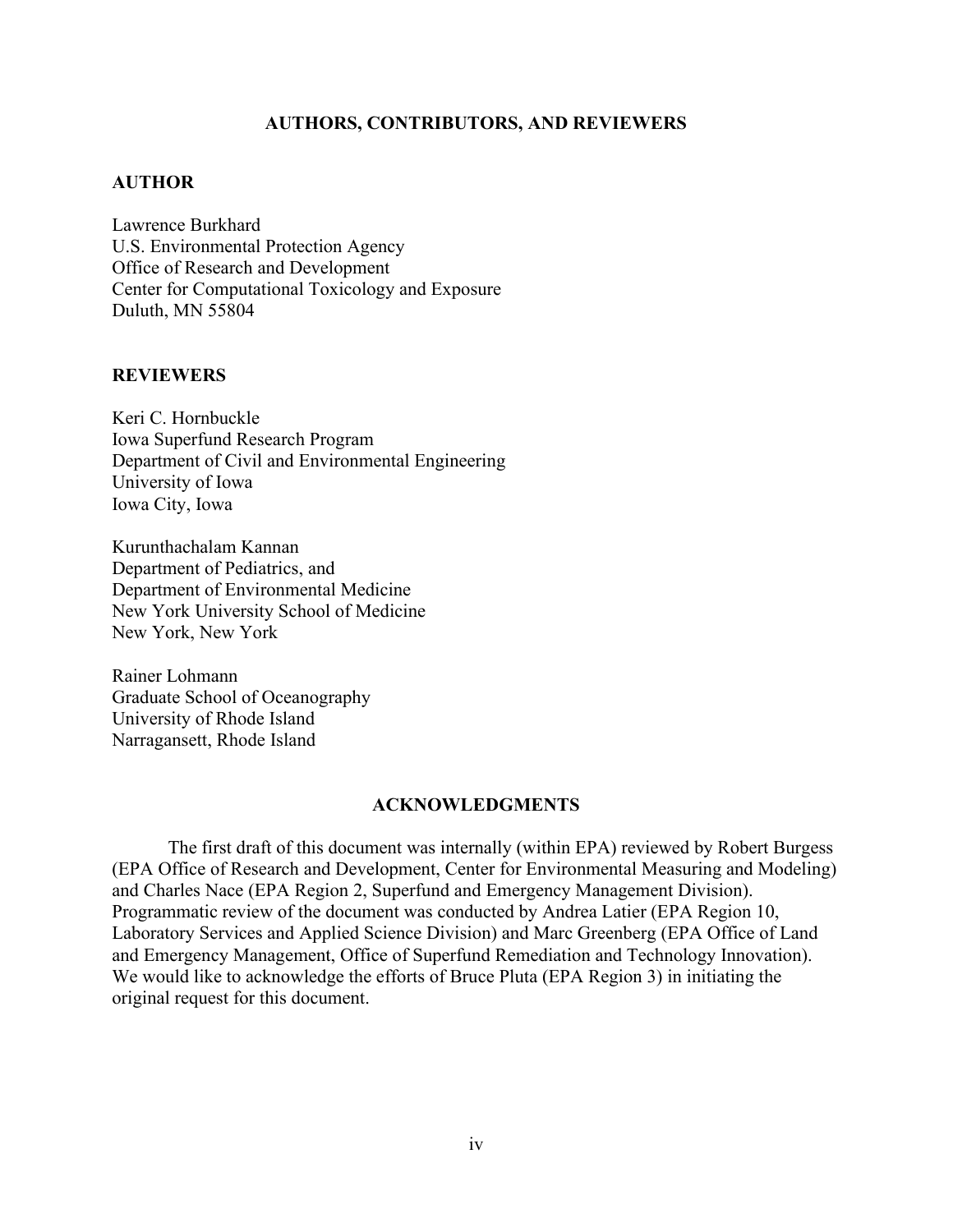# <span id="page-4-0"></span>Background**:**

In April 2020, the Ecological Risk Assessment Forum (ERAF) submitted a request to the Ecological Risk Assessment Support Center (ERASC) to provide a review of ERASC *[Memorandum: Response to Ecological](https://cfpub.epa.gov/ncea/erasc/recordisplay.cfm?deid=309542)  [Risk Assessment Forum Request for Information on The Benefits of PCB Congener-Specific Analyses](https://cfpub.epa.gov/ncea/erasc/recordisplay.cfm?deid=309542)* NCEA-C-1315, ERASC-002F, developed in March 2005. Specifically, a review was needed to 1) ensure that the memorandum reflects the latest state of the science, and 2) update the information as necessary.

Results of analyses for PCB contamination on environmental matrices may be expressed in terms of PCB congener-specific, total PCB, and Aroclor equivalent concentrations. Given the cost ramifications and potential overlap in results from each analysis, should expressing results in terms of all three types of analyses be our standard approach? The product of this work, a few-page memo updating the information in the 2005 ERASC publication, is designed to assist risk assessment practitioners to choose, in a cost-efficient manner, analyses that meet the objectives of the assessment.

# <span id="page-4-1"></span>Review**:**

After reviewing the 2005 ERASC *[Memorandum: Response to Ecological Risk Assessment Forum Request](https://cfpub.epa.gov/ncea/erasc/recordisplay.cfm?deid=309542)  [for Information on The Benefits of PCB Congener-Specific Analyses](https://cfpub.epa.gov/ncea/erasc/recordisplay.cfm?deid=309542)*, three updates are needed:

- 1) Toxicity Equivalence Factors (TEFs) in Table 4 have been updated.
- 2) Method 1668A migration to Method 1668C
- 3) Discussion of chemical bioavailability

## <span id="page-4-2"></span>Update 1**: Revised Toxicity Equivalence Factors (TEFs)**

In 2006, the World Health Organization updated their mammalian TEFs for PCDD/Fs and PCBs [1,2]. The updated/revised mammalian TEFs are provided in Table 1.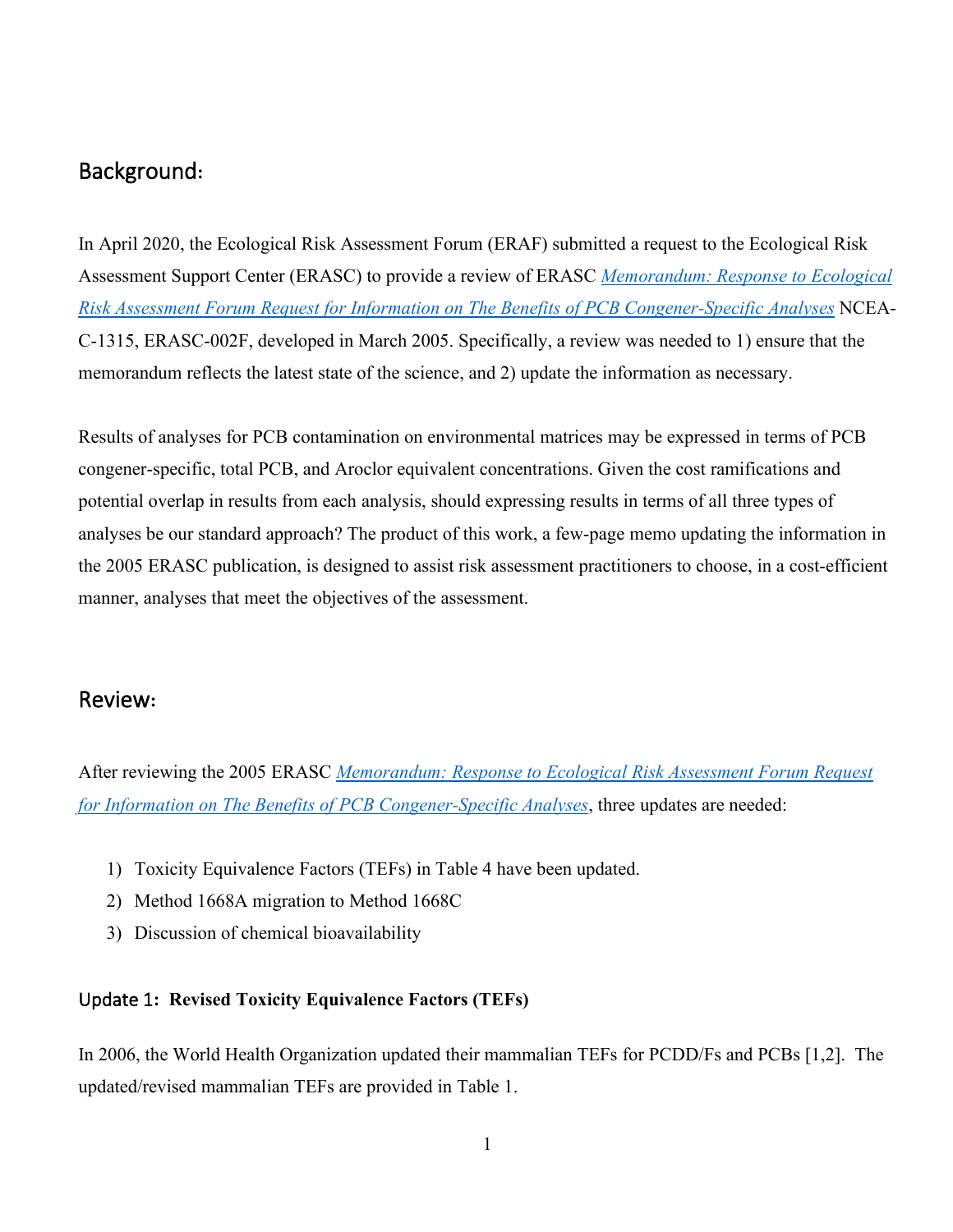| Table 1. Original [1] and revised [2] World Health Organization Toxicity Equivalence Factors (TEFs) for |  |
|---------------------------------------------------------------------------------------------------------|--|
| Mammals. Values for Birds and Fish were not changed.                                                    |  |

| Congener                                   | <b>TEF</b><br>Mammals<br>$[1]$ | <b>Revised TEF</b><br>Mammals <sup>a</sup> [2] | <b>TEF Birds</b><br>$[1]$ | <b>TEF Fish</b><br>$[1]$ |
|--------------------------------------------|--------------------------------|------------------------------------------------|---------------------------|--------------------------|
| <b>Chlorinated dibenzo-p-dioxins</b>       |                                |                                                |                           |                          |
| 2378-TCDD                                  |                                |                                                |                           | $\mathbf{I}$             |
| 12378-PeCDD                                | 1                              |                                                | 1                         | $\mathbf{1}$             |
| 123478-HxCDD                               | 0.1                            | 0.1                                            | 0.05                      | 0.5                      |
| 123678-HxCDD                               | 0.1                            | 0.1                                            | 0.01                      | 0.01                     |
| 123789-HxCDD                               | 0.1                            | 0.1                                            | 0.1                       | 0.01                     |
| 1234678-HpCDD                              | 0.01                           | 0.01                                           | 0.001                     | 0.001                    |
| <b>OCDD</b>                                | 0.0001                         | 0.0003                                         | 0.0001                    | 0.0001                   |
| <b>Chlorinated dibenzofurans</b>           |                                |                                                |                           |                          |
| 2378-TCDF                                  | 0.1                            | 0.1                                            | 1                         | 0.0001                   |
| 12378-PeCDF                                | 0.05                           | 0.03                                           | 0.1                       | 0.05                     |
| 23478-PeCDF                                | 0.5                            | 0.3                                            | 1                         | 0.5                      |
| 123478-HxCDF                               | 0.1                            | 0.1                                            | 0.1                       | 0.1                      |
| 123678-HxCDF                               | 0.1                            | 0.1                                            | 0.1                       | 0.1                      |
| 123789-HxCDF                               | 0.1                            | 0.1                                            | 0.1                       | 0.1                      |
| 234678-HxCDF                               | 0.1                            | 0.1                                            | 0.1                       | 0.1                      |
| 1234678-HpCDF                              | 0.01                           | 0.01                                           | 0.01                      | 0.01                     |
| 1234789-HpCDF                              | 0.01                           | 0.01                                           | 0.01                      | 0.01                     |
| <b>OCDF</b>                                | 0.0001                         | 0.0003                                         | 0.0001                    | 0.0001                   |
| Non-ortho-substituted PCBs                 |                                |                                                |                           |                          |
| <b>PCB-77</b><br>3,3',4,4'-TeCB            | 0.0001                         | 0.0001                                         | 0.05                      | 0.0001                   |
| <b>PCB-81</b><br>3,4,4',5-TeCB             | 0.0001                         | 0.0003                                         | 0.1                       | 0.0005                   |
| <b>PCB-126</b><br>3,3',4,4',5-PeCB         | 0.1                            | 0.1                                            | 0.1                       | 0.005                    |
| <b>PCB-169</b><br>3,3',4,4',5,5'-HxCB      | 0.01                           | 0.03                                           | 0.001                     | 0.00005                  |
| <b>Mono-ortho-substituted PCBs</b>         |                                |                                                |                           |                          |
| <b>PCB-105</b><br>$2,3,3',4,4'$ -PeCB      | 0.0001                         | 0.00003                                        | 0.0001                    | 0.000005                 |
| PCB-114 2,3,4,4',5-PeCB                    | 0.0005                         | 0.00003                                        | 0.0001                    | 0.000005                 |
| <b>PCB-118</b><br>$2,3',4,4',5-PeCB$       | 0.0001                         | 0.00003                                        | 0.00001                   | 0.000005                 |
| $2',3,4,4',5-PeCB$<br><b>PCB-123</b>       | 0.0001                         | 0.00003                                        | 0.00001                   | 0.000005                 |
| $2,3,3,4,4,7,5-HxCB$<br><b>PCB-156</b>     | 0.0005                         | 0.00003                                        | 0.0001                    | 0.000005                 |
| $2,3,3,4,4',5'$ -HxCB<br><b>PCB-157</b>    | 0.0005                         | 0.00003                                        | 0.0001                    | 0.000005                 |
| <b>PCB-167</b><br>$2,3',4,4'5,5'$ -HxCB    | 0.00001                        | 0.00003                                        | 0.00001                   | 0.000005                 |
| <b>PCB-189</b><br>$2,3,3',4,4',5,5'$ -HpCB | 0.0001                         | 0.00003                                        | 0.00001                   | 0.000005                 |

a Revised values are in bold font.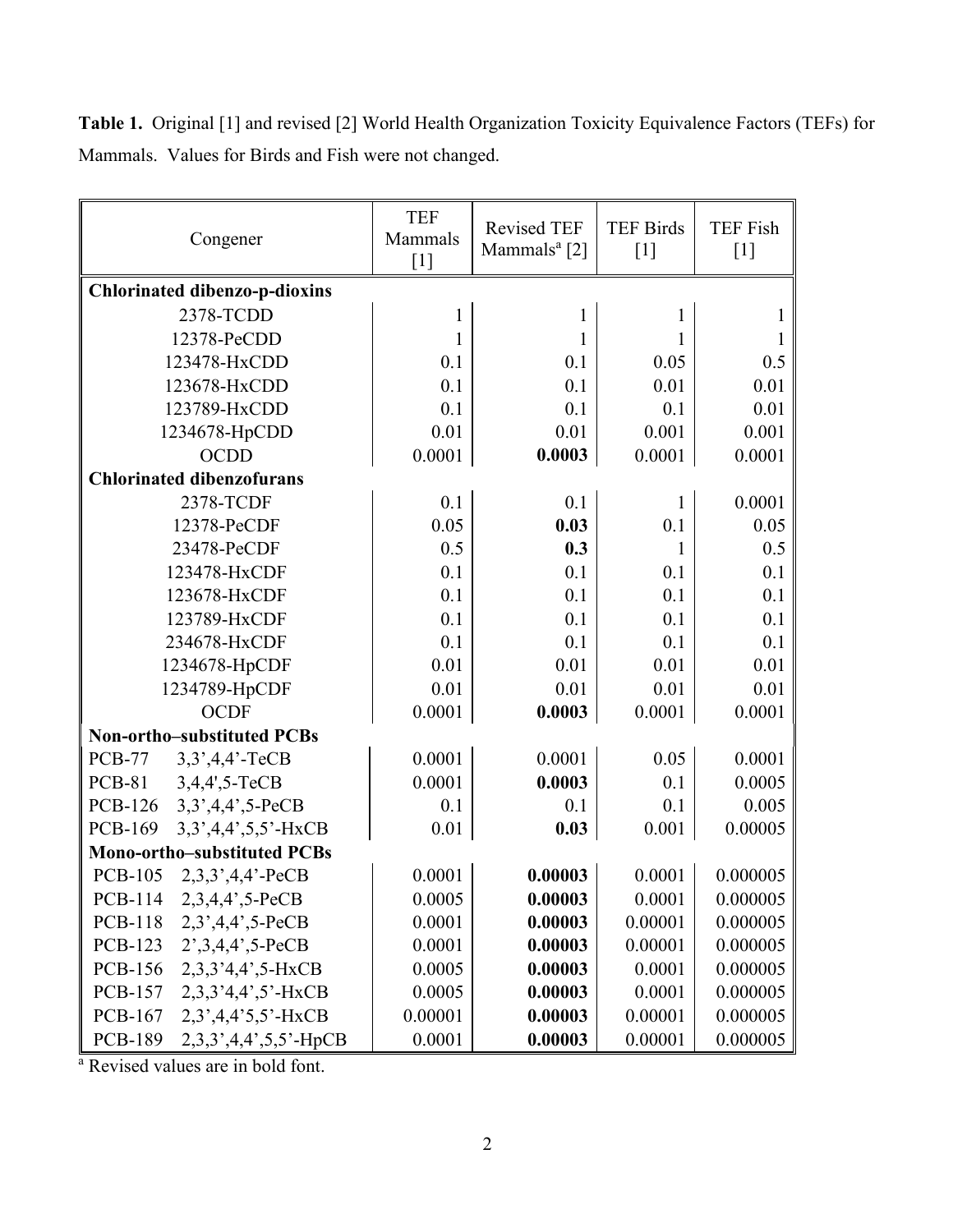### <span id="page-6-0"></span>Update 2: Method 1668A migration to Method 1668C

EPA has updated Method 1668A: Chlorinated Biphenyl Congeners in Water, Soil, Sediment, Biosolids, and Tissue by HRGC/HRMS [3] twice since the publication of the 2005 ERASC Memorandum. With Revision B [4], the key change was updating the quality control (QC) acceptance criteria based upon validation studies of the method. The revision also pointed the user to the updated mammalian TEFs [2]. With Revision C [5], the QC acceptance criteria were revised slightly. With both revisions, minor clarifications and corrections for typos in the method were provided.

With all three versions of the method, reports contain:

- Concentrations of the 12 polychlorinated biphenyls (PCBs) designated as the most toxic by the World Health Organization (WHO): congeners 77, 81, 105, 114, 118, 123, 126, 156, 157, 167, 169, and 189.
- Concentrations of the remaining 197 PCBs, approximately 125 of which are resolved adequately on an SPB-octyl gas chromatographic column to be determined as individual congeners. The remaining approximately 70 congeners are determined as mixtures of isomers (i.e., co-eluting isomers).
- Estimates of homolog totals by level of chlorination (LOC), and estimates of total PCBs in a sample by summation of the concentrations of the PCB congeners and congener groups.

### <span id="page-6-1"></span>Update 3: Discussion of chemical bioavailability

In the 2005 ERASC Memorandum, there is a fair amount of discussion on the weathering of PCBs from the standpoint of PCB mixtures in environmental samples not resembling the commercial Aroclor mixtures. Clearly, environmental fate and transport processes change the composition of the mixtures after their release into the environment. There is also some discussion of the impacts of bioaccumulation processes on the patterns of PCB congeners in biota where higher chlorinated congeners bioaccumulate more than lower chlorinated PCB congeners, and some congeners are biotransformed more quickly than others. Since the publication of the 2005 ERASC Memorandum, much has been learned about the partitioning behavior of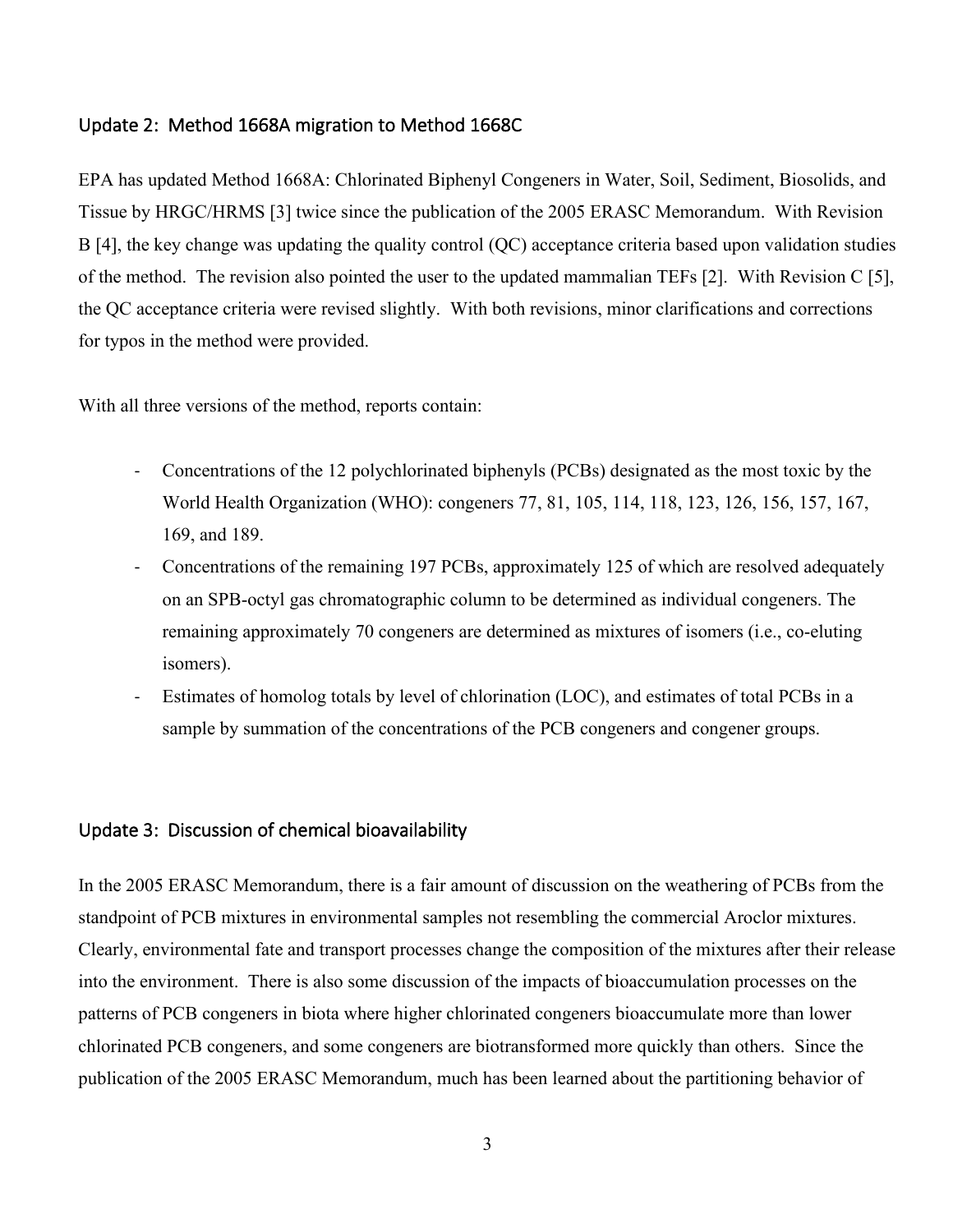PCBs and the importance of different types of organic carbon in sediments and soils. These other organic carbon phases, beyond that arising from the diagenesis of plant materials, are black carbon (e.g., soot, chars, charcoal, coke, lampblack) and coal. When present, black carbon dramatically lowers the bioavailability of the PCB congeners in sediments and soils [6]. Therefore, when present, these other phases will further alter compositions of the congeners accumulated in biota. One should note that the addition of activated carbon phases to sediments have been evaluated as remedial options at some contaminated sediment sites [7]. The addition of the activated carbon lowers bioavailability of the contaminants, and subsequently, lowers the residues in the biota exposed to the sediments, either directly or indirectly via their diet. Most advances in understanding bioavailability of PCBs arises from the use of passive samplers to directly measure the bioavailable PCBs in sediments and if further details on passive sampling are needed, the reader should consult US-EPA (2012) [8].

# <span id="page-7-0"></span>Discussion of ERASC Request No. 22 Question

The 2005 ERASC Memorandum recommends "… results of analyses for PCB contamination in environmental matrices be expressed in terms of PCB congener-specific, total PCB, and Aroclor equivalent concentrations."

The question in the review request is "Given the cost ramifications and potential overlap in results from each analysis, does the recommendation really reflect what should be our standard approach?"

### <span id="page-7-1"></span>Response**:**

EPA's congener specific Methods 1668A, 1668B, and 1668C (henceforth referred to as Method 1668C) reports concentrations of PCBs on a congener-specific basis, by total PCB, and by homologue totals. In addition, concentrations of the 12 polychlorinated biphenyls (PCBs) designated as toxic by the World Health Organization (WHO) and their total dioxin toxicity equivalence (TEQ) are reported. Note, the TEQ is computed by summing, for all 12 congeners, the products of their individual concentrations and individual TEF values. Method 1668C does not report concentrations on an Aroclor basis. However, as described later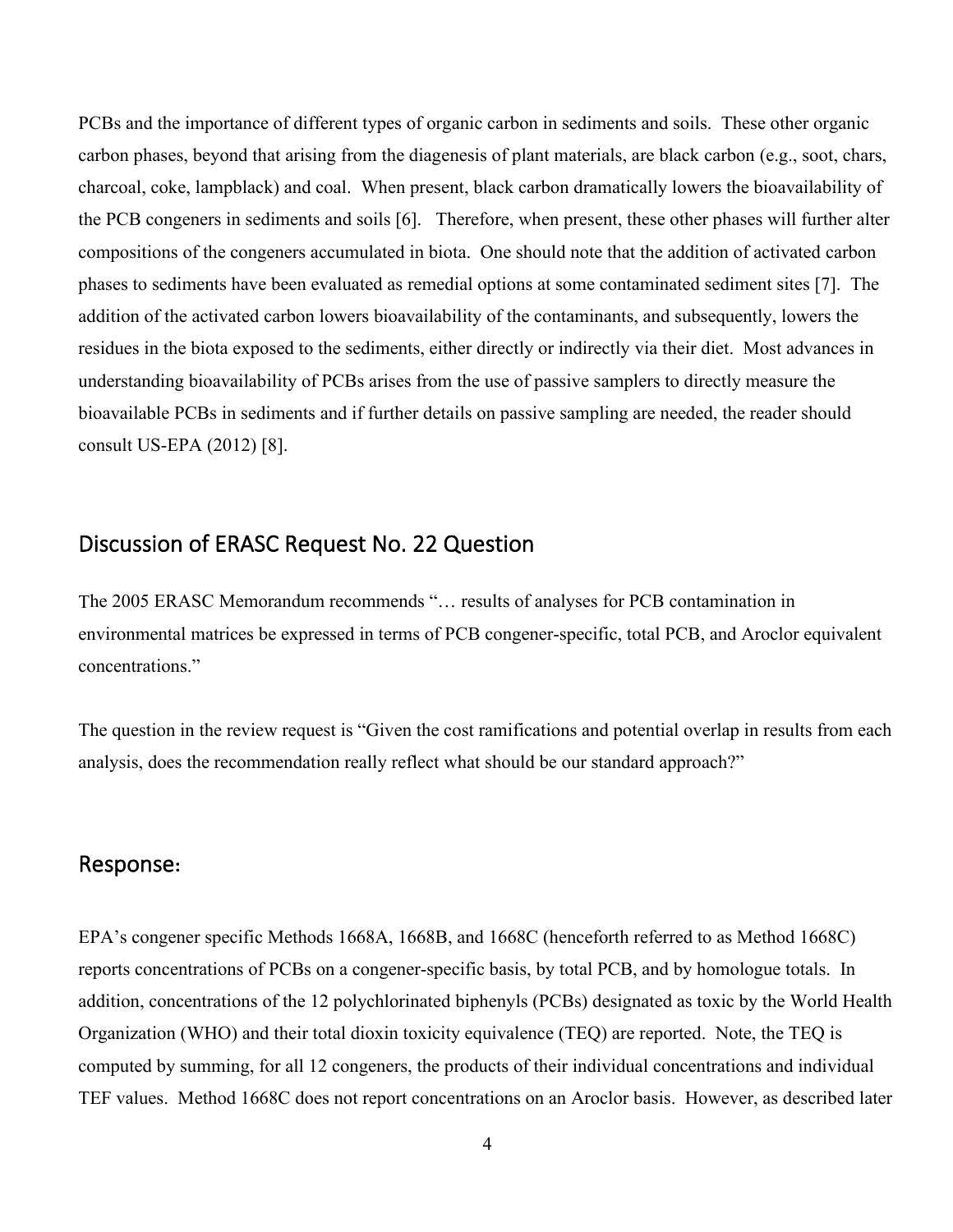in the document, Aroclor equivalent concentrations can be calculated from the congener-specific PCB concentrations. Method 1668C requires sample cleanup and analysis using high resolution gas chromatography with high resolution mass spectrometry detection. Minimum levels of detection for sediments and soils are approximately 1-2 ng/kg-dw per congener and rise to 7.4 ng/kg-dw for several coeluting congeners [5].

SW-846 Method 8082A [9] provides quantifications of total PCB based upon Aroclors. In the method, Aroclors most representative of the PCBs in the sample are determined and are subsequently used to quantify the amount of PCB as Aroclors in the sample. Identification of the representative Aroclors can be problematic and their determination depends upon the experience of the analyst, complexity of the samples from the site, technique used to identify the composition, and the degree of similarity of the PCBs in the sample to Aroclors as sold. Once identified, individual Aroclors are quantified using 3 to 5 characteristic peaks in the mixture and one of the characteristic peaks is considered "unique" to the individual Aroclor. The quantifications from the 3 to 5 characteristic peaks in each Aroclor are averaged to yield a reported concentration for the individual Aroclor and the sum of the quantifications for the individual Aroclors yields total PCB. Depending upon Aroclors selected as being representative and the characteristic peaks used by the laboratory, analyses by different laboratories can yield different compositions of the Aroclors. For example, one laboratory may report a total PCB concentration of XX ug/kg with AA:BB composition of Aroclors 1242:1254 while another laboratory might report total PCB concentration of YY ug/kg with CC:DD:EE composition of Aroclors 1242:1248:1254. Further, there are cases where one laboratory reports the PCBs in the sample as Aroclor 1242 and another laboratory reports the PCBs as Aroclor 1248. Method 8082A uses gas chromatography (GC) with electron capture detection (ECD) and is subject to interferences from other contaminants including organochlorine pesticides, phthalates, and other chemicals as well as some sediment constituents (e.g., sulfides). When PCBs are weathered such that the Aroclor mixtures (as sold) don't match the sample's actual pattern, accurate assignment of the representative Aroclor(s) can become challenging [10-12]. Minimum levels of detection for sediments and soils are typically 50-70 ug/kg per Aroclor using Method 8082A [10].

Depending upon what is selected when ordering analyses with Method 8082A, analyses may be performed with or without sample cleanup. Without sample cleanup, the sample is simply extracted with an organic solvent and the extract concentrated to volume that enables analysis with GC/ECD. With sample cleanup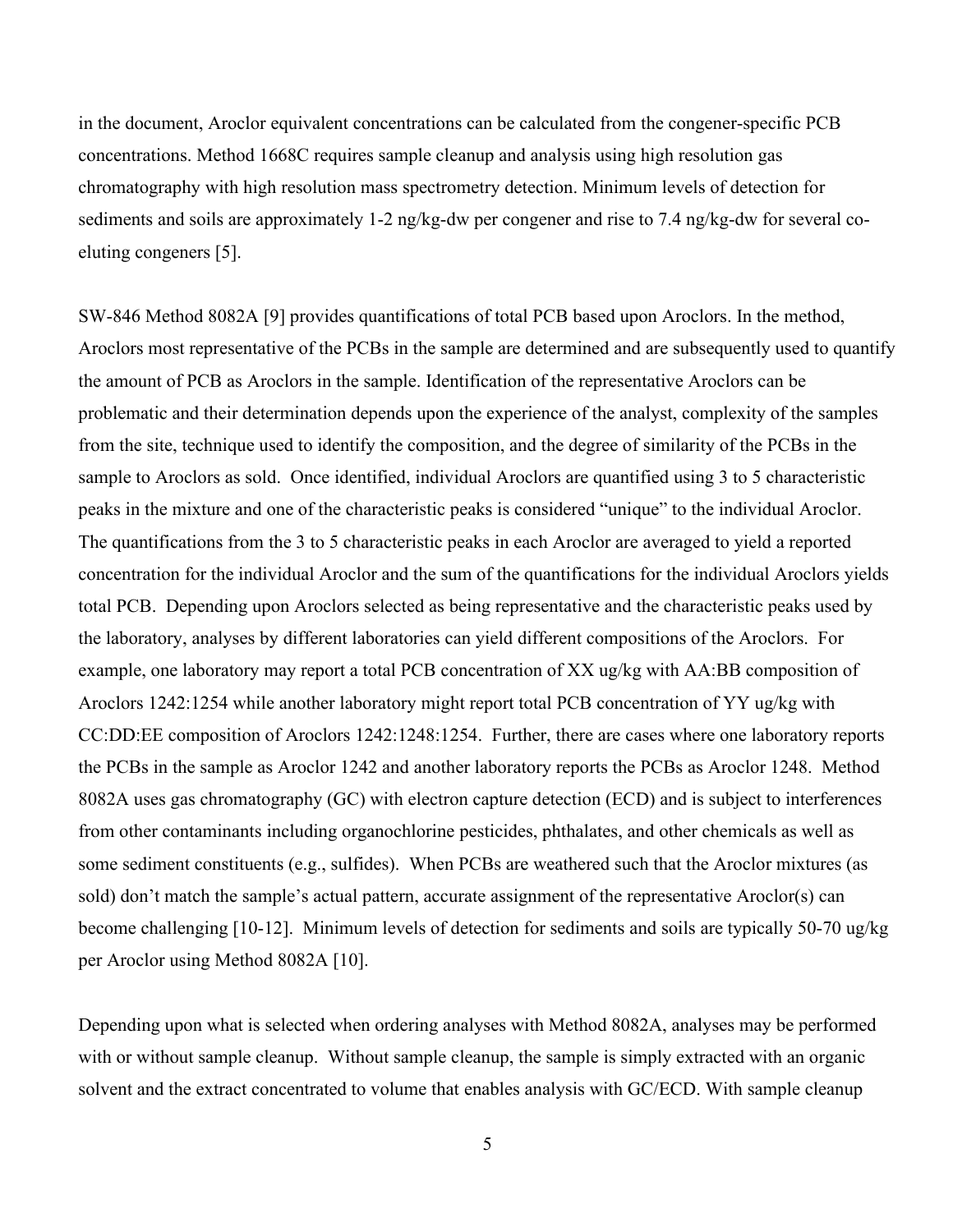(see SW-846 3600 methods [13]), the sample is extracted, cleaned-up by removing interferences, and then, analyzed using GC/ECD. Data from Method 8082A with cleanup will be more robust and dependable than those from the method without cleanup. Additionally, lower detection limits will be available when sample cleanup is performed.

Uncertainties in the analytical results are larger with Method 8082A in comparison to Method 1668C due to several factors. First, Method 1668C measures mass of the individual PCBs accurately, i.e., minimum resolving power of 10,000 (10% valley) at mass 330.9792 (permits measurement of ions with of mass 330.9461 with 10 % overlap in responses). This level of resolution eliminates interferences from chemicals such as chlorinated pesticides, brominated organics, chlorinated diphenyl ethers and other chemicals because of their differences in mass from PCBs. In contrast, Method 8082A uses ECD detection and all halogenated organics respond strongly and yield interfering responses in the quantification data. Second, Method 1668C has much lower detection limits in comparison to Method 8082C, and Method 1668C, with lower detection limits provides more certainty in the results especially when concentrations become low. Third, there is no need to determine the representative Aroclors in the sample with Method 1668C because the quantifications are based upon responses of the individual congeners. With Method 8082A, selection of representative Aroclors can be problematic and can be a source of uncertainty. Fourth, with Method 8082A, if the representative Aroclors don't exactly match the PCB pattern in the sample, there will be some inaccuracy in the quantification. From Table 9 in Method 8082A, accuracy in quantification of soils spiked with Aroclor 1254 at 50 ug/kg ranged from 38% to 144% of the spiked level.

As discussed by Erickson [11] and in the method itself [9], Method 8082A provides quantifications of total PCBs and the representative Aroclors used in the quantification. Method 8082A should not, except in some extremely rare cases, be used for source identification or for forensic purposes at contaminated sites [11, 14, 15].

The recommendation in the 2005 ERASC Memorandum states: "It is recommended that the results of analyses for PCB contamination in environmental matrices be expressed in terms of PCB congener-specific, total PCB, and Aroclor equivalent concentrations". The recommendation does not inherently require analysis in the laboratory by a method that quantifies PCBs in the samples on an Aroclor basis but rather an expression of "Aroclor equivalent concentrations". Aroclor equivalents could be determined by post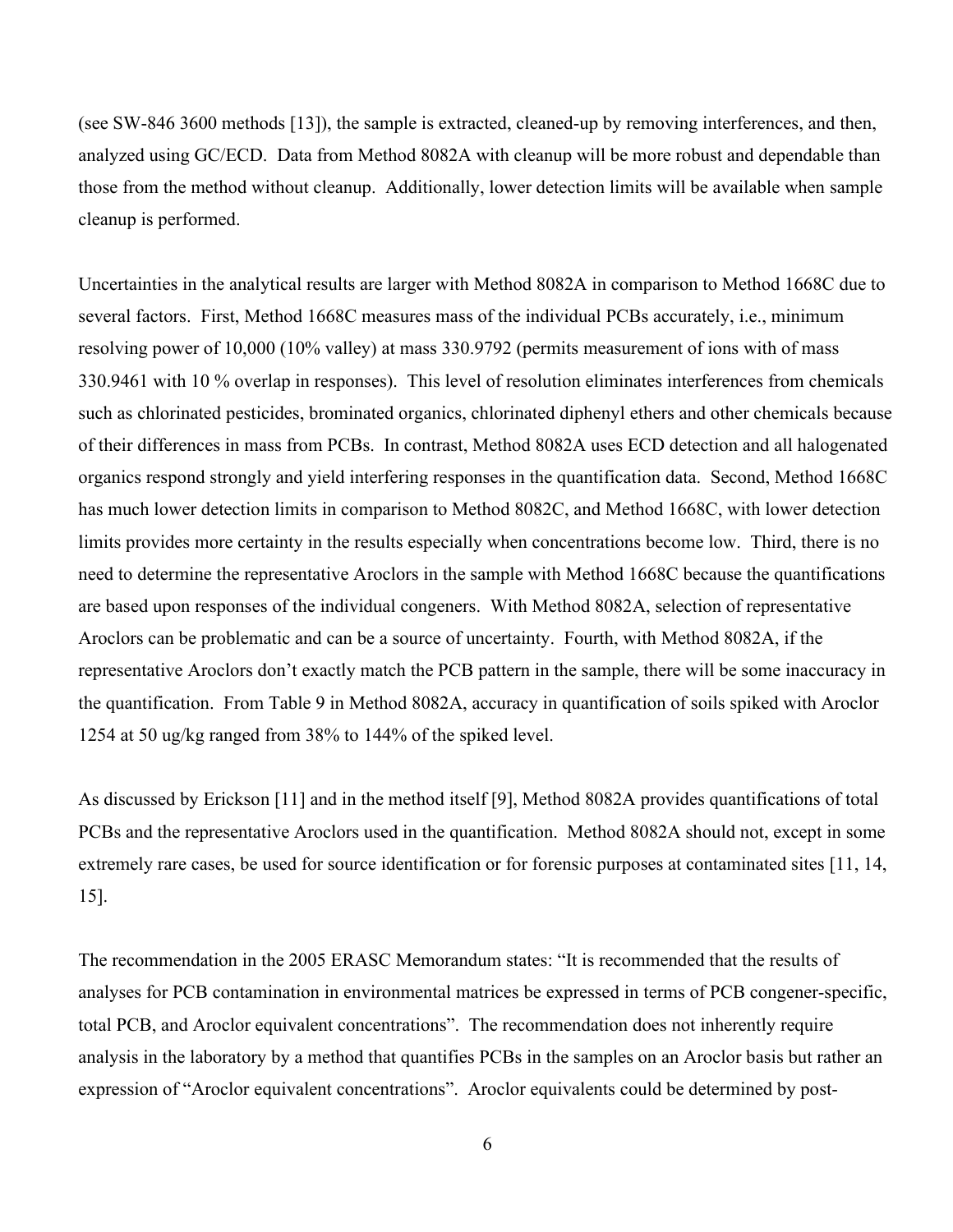processing of the laboratory data using the compositions of the Aroclor mixtures (see Frame et al [16, 17] for composition of Aroclors) and some type of regression/pattern matching approach to yield total PCBs on an Aroclor basis. This type of determination could be performed on a congener basis or homologue basis (Note, Table 3 in the 2005 ERASC Memorandum provides homologue compositions of 5 Aroclor mixtures). Currently, this type of post-processing is not done. An example of this type of processing is provided in Appendix A of this document.

From a cost perspective, Method 1668C when performed for all congeners is the most expensive analysis. Other options are available depending upon laboratory abilities and these include limiting the Method 1668C analyses to just the 12 PCBs with dioxin-like activity or to the homologue totals for mono- through decahomologue groups. The latter two analyses will be less expensive, e.g., ½ to ⅔ the cost of the complete Method 1668C for all congeners. Analyses by Method 8082A will be the cheapest, and analyses without cleanup being lower in cost in comparison to those with cleanup.

The major differences between Methods 8082A and 1668C are 1) minimum detection levels and 2) accuracy of the total PCBs quantifications. For samples with concentrations greater than approximately 1 mg/kg total PCBs, Methods 8082A with sample cleanup and 1668C will provide similar quantifications of total PCB. When concentrations become less than approximately 1 mg/kg, Method 1668, with its much lower detection limit, is superior to Method 8082A and will provide better accuracy in the quantification of total PCB.

Because of the cost differences and time for results to be reported by laboratories, can defensible correlations between total PCBs determined by Methods 8082A and 1668C be developed? Yes, a defensible correlation at most sites can be developed. With the correlation, one could potentially have a majority of analyses performed using the less expensive method, i.e., Method 8082A, and then, adjusted using the correlation to total PCBs determined using the Method 1668.

To develop a correlation between total PCBs by Methods 8082A and 1668C, one would need run sufficient analyses with both methods to develop a strong relationship. The correlation/relationship will be site specific and will need to be developed for each site. Paramount in developing the correlation is that the mixture of PCBs across the site is relatively constant, and for most sites, this will be true. In Appendix B, a detailed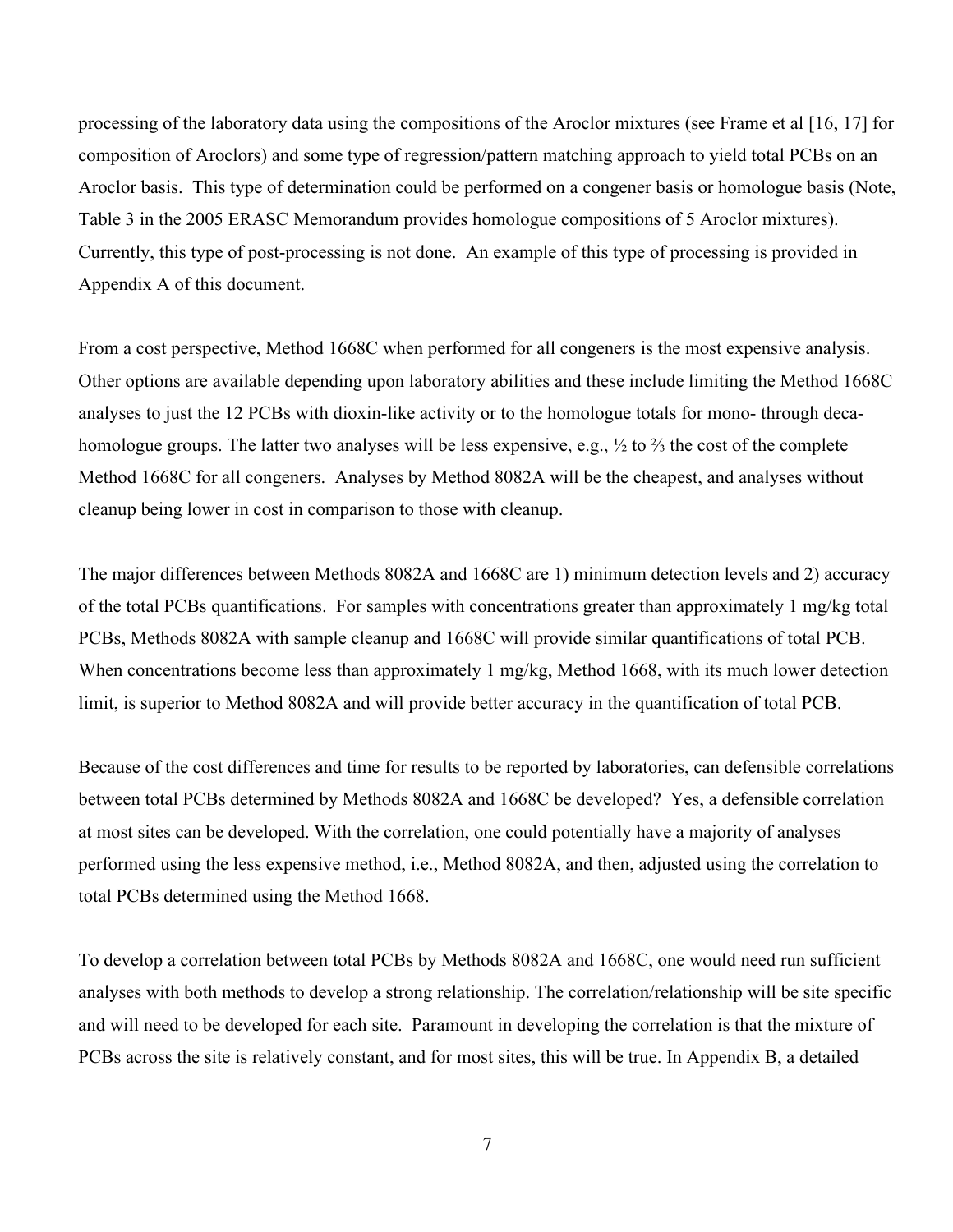discussion is provided using data from Portland Harbor Superfund site on developing a correlation/relationship between total PCBs measured using Methods 8082A and 1668C.

The above discussion has been focused on EPA's Methods 8082A and 1668C. However, site managers/risk assessors have the flexibility to use other analytical methods for PCB analysis on Superfund site samples. The critical points in using other methods are that they need to be consensus-based, e.g., ASTM, EPA, Standard Methods, or European HORIZONTAL [18] official methods. These methods must provide appropriate and applicable QA/QC, respond to documented DQO needs, undergo interlaboratory validations/round robin trials, formal peer review, and be officially approved and published. Methods using benchtop GC/MS systems instead of high-resolution GC/MS systems like Method 1668C could easily be developed and provide data with more accuracy and reliable results in comparison to Method 8082A.

# <span id="page-11-0"></span>**Conclusions**

At Superfund sites, use of Method 1668C is **recommended on samples used in a site's risk assessment**. It is not a requirement that all samples be analyzed using Method 1668C but enough samples need to be analyzed to adequately perform the risk assessment and characterize the PCB congener distribution at the site. As discussed above, Method 1668C provides congener level data for the 12 PCBs designated as toxic by the World Health Organization (WHO) and allows determination of the dioxin PCB toxic equivalents (TEQPCB) using their TEFs. Method 1668C also provides total PCBs values. With these data, risks can be evaluated on a total PCB basis, on a total dioxin TEQ basis, and if desired, for any other PCB toxicological endpoint using the appropriate PCB congeners. Following the risk assessment, preliminary remediation goals (PRGs) are developed. PRGs for PCBs are expressed on a total PCB basis.

As the site transitions into site cleanup, site mangers must choose between Methods 1668C and 8082A for measuring total PCBs. Total PCBs are measured because PRGs are expressed on a total PCB basis. Use of Method 1668C is recommended because of its lower detection limits, accuracy, and reliability in comparison to Method 8082A. However, Method 8082A is **acceptable** for the determination of total PCBs, and the method provides quicker laboratory response times and lower analytical costs in comparison to Method 1668C. Selection of the appropriate analytical method will be a site-specific decision.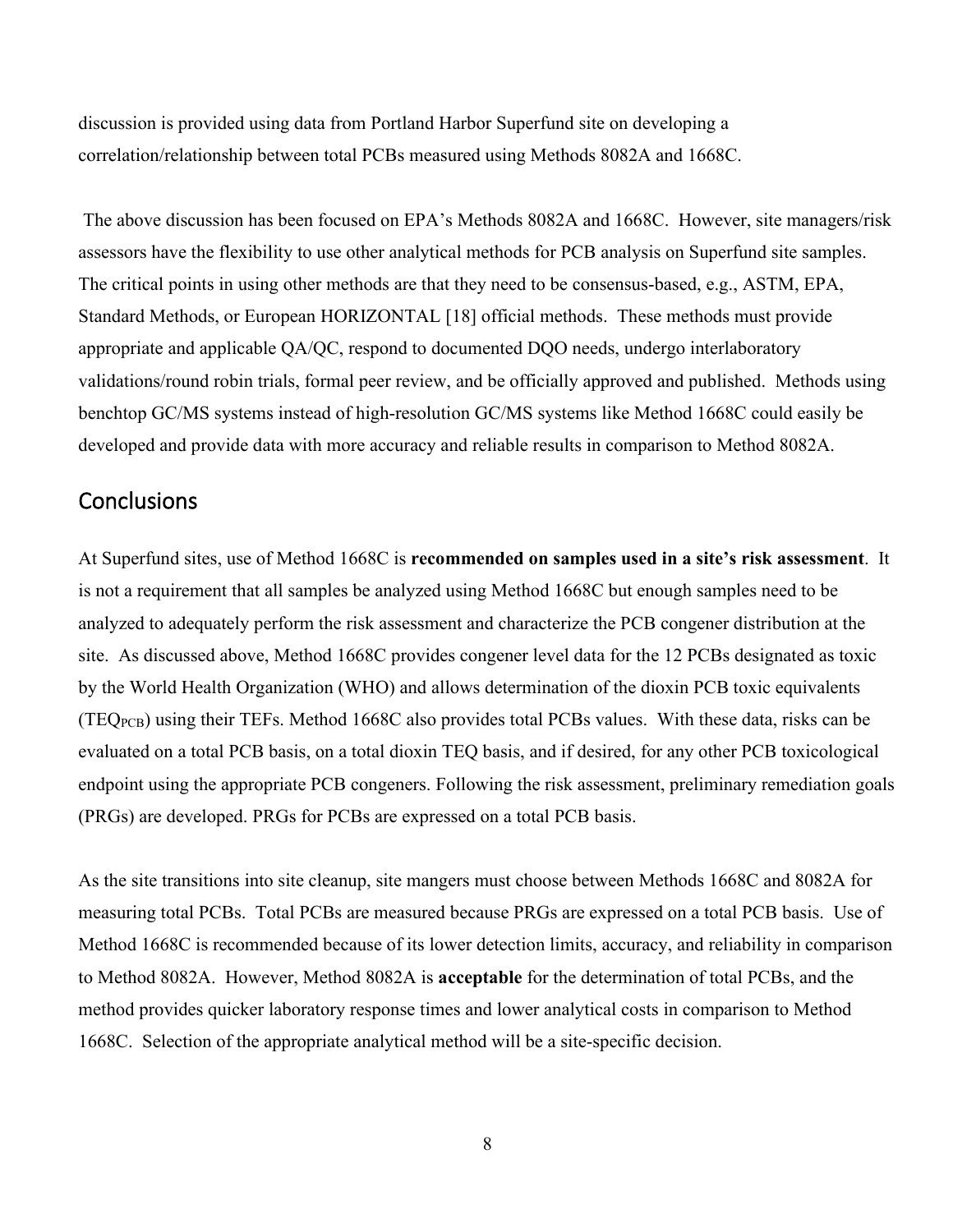In developing and establishing a long-term monitoring plan for a site, careful consideration of analytical methods is suggested for measuring total PCBs. Use of Method 1668C for the monitoring plan is recommended because of its lower detection limits. Method 8082A can also be used for monitoring quite successfully provided the method is applied similarly over time, e.g., same Aroclors are quantified and sample cleanup is used. What one wants to avoid is switching analytical methods after long term trends are established post remedial completion, e.g., after 15 years of monitoring, switching from Methods 8082A to 1668C because of detection limit issues. When switching occurs, difficulties in understanding long-term trends can occur and careful consideration of analytical methods initially can avoid this issue. If switching methods from Method 8082A to Method 1668C is required, analyzing samples in parallel for one or two years and then continuing with Method 1668C is recommended.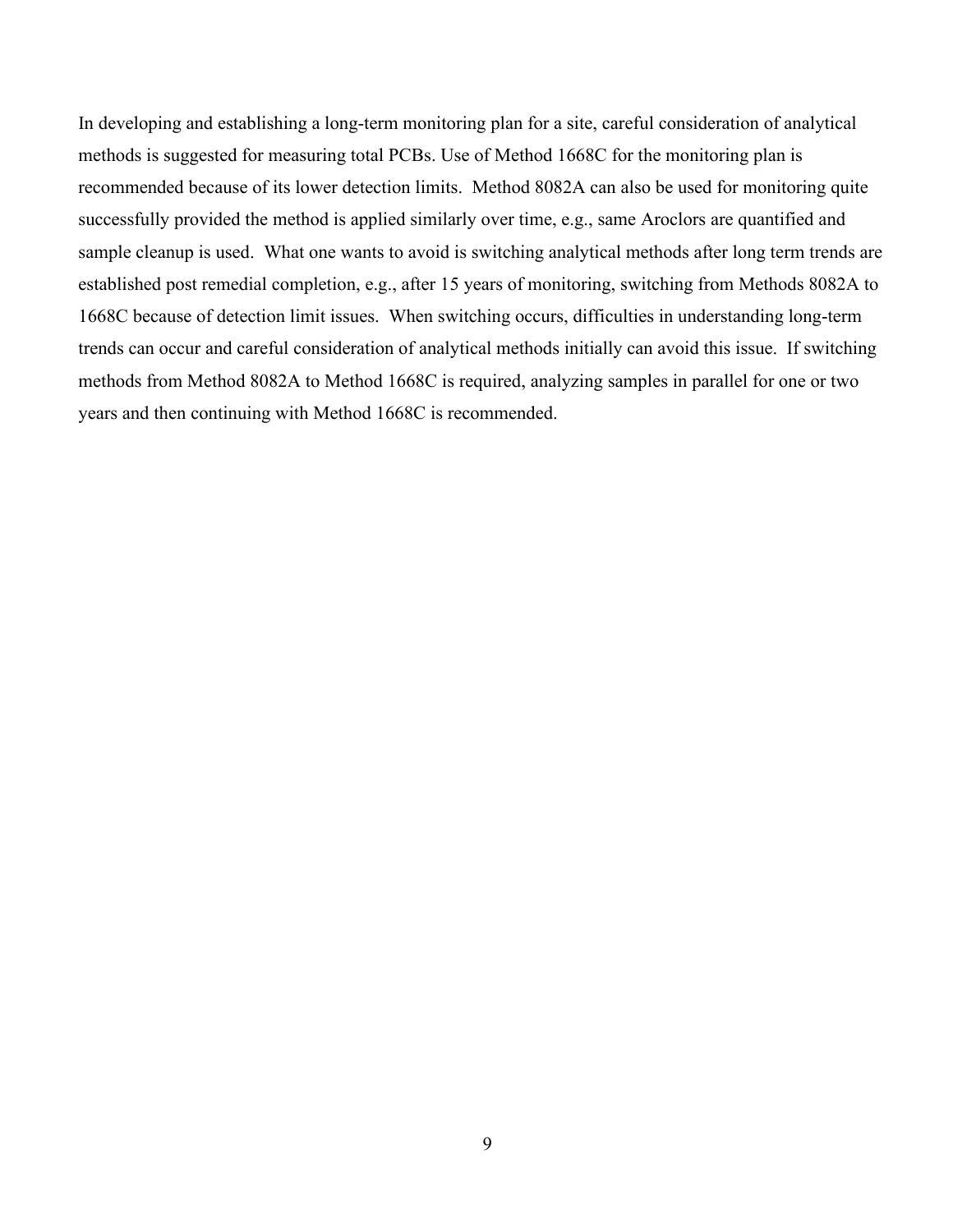# <span id="page-13-0"></span>Appendix **A:**

#### **Examples of data processing to derive Aroclor equivalences from congener specific PCB Data**

To compute the amounts of individual Aroclors best matching the distribution of PCBs in a sample, a linear regression can be performed using the equation:

$$
Y_i = \sum (Aroclor_m \times f_{m,i})
$$

Where Aroclor<sub>m</sub> is the amount of the Aroclor "m",  $Y_i$  is the amount of the "i" homologue in the sample, and *f*m,i is the fraction of homologue "i" in Aroclor "m". Nine Aroclor mixtures were manufactured, i.e., Aroclor 1221, 1232, 1016, 1242, 1248, 1254, 1260, 1262, and 1268. Table 2A presents the homologue distributions provided in Table 3 in the 2005 ERASC Memorandum for five Aroclors. These values were abstracted from the analyses of Frame et al. [16]. In Table 2B, homologue distributions for eight Aroclor mixtures are provided and these values were obtained by averaging all values for an individual Aroclor mixture in the report by Frame et al [16]. Frame et al. [16] did not analyze the composition of Aroclor 1668 and amounts of decachlorobiphenyl (homologue 10) were not reported as it was used as an internal standard in the method.

 The regressions need to constrain the amount of individual Aroclors to be nonnegative and have the intercept set to zero. Further, significance testing on the coefficients is recommended.

To illustrate the approach, linear regressions were performed for eight sediment samples from Portland Harbor Superfund site (Table 2C; from [19], as cited in [20]). The regressions provide "Aroclor equivalence" for the eight samples without having separate analyses by method 8082A for the Aroclor quantification. In Table 2D: First Regression, regression results using all eight Aroclor mixtures in Table 2B are provided for the eight sediment samples. All eight sediment samples have negative amounts for a few individual Aroclor mixtures. For each sample, the Aroclor with largest negative amount was removed, and regression was redone with the remaining seven Aroclor mixtures. These regression results are in Table 2E: Second Regression, and the removed Aroclor (not included in the regression) are marked with "-" symbol in Table 2E. This process of removing the most negative Aroclor mixture and redoing the regressions with fewer Aroclors in the regression was repeated for each sediment sample sequentially until all regression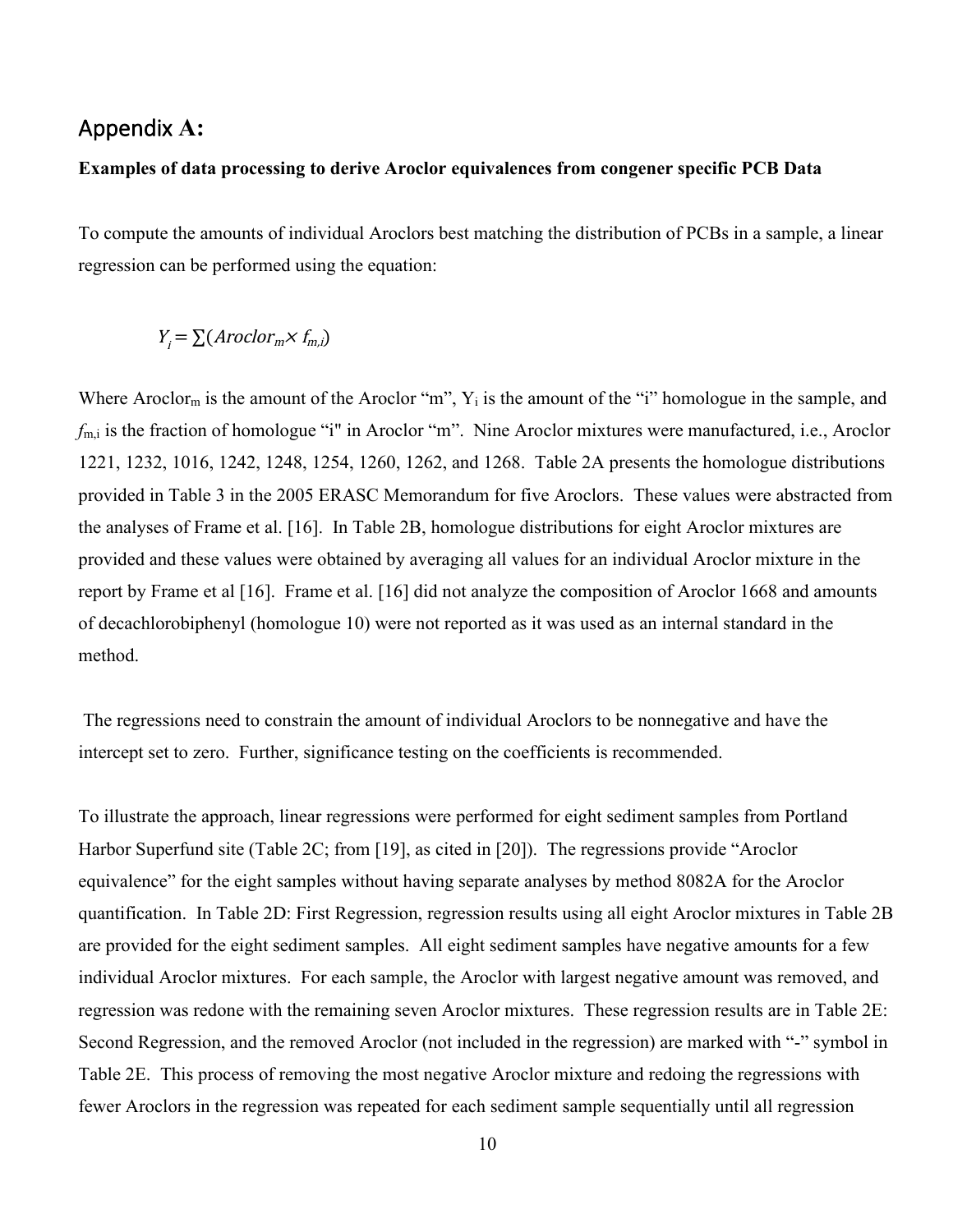coefficients (amounts for each Aroclor mixture) were non-negative (summarized in Table 2F). The number of regressions ranged from 3 to 6 depending upon the individual samples.

Once all regression coefficients (amounts for each Aroclor mixture) were non-negative, additional regressions were done by eliminating coefficients (Aroclor amounts) not significantly different from zero (α  $= 0.05$ ). The least significant coefficient (smallest t-value) was removed (marked with " $>$ " symbol in Tables 2), and the regression redone. The coefficients were checked again, and if another Aroclor coefficient was not significantly different from zero, the process was redone by removing the least significant coefficient (Aroclor). This process was redone until all regression coefficients (amounts for individual Aroclors) were significantly greater than zero, summarized in Table 2G. For clarity, the third, fourth, … and eighth regressions are provided in Tables 2H through Table 2M to show each regression in the process.

As shown in Table 2G, the predicted total PCB from the regressions using homologue amounts align very well with the measured values; i.e., 90 to 104% for regression results using only non-negative criteria for the regression coefficients and 84% to 99% for regression results using non-negative and coefficients significantly greater than zero criteria for the regression coefficients. The Aroclor proportions/equivalences are provided in Table 2G and the standard errors for the regression coefficients averaged approximately 13% of their coefficient values.

In Table 4, quantifications using method 8082A are provided for the samples in Table 2. With Method 8082A, the most representative Aroclors were Aroclors 1254 and 1260, and these Aroclors were used in quantification of total PCB in the samples. The regressions with homologues yielded slightly different Aroclor compositions, e.g., some combination of Aroclors 1248, 1254 and 1262 (Table 2G). A more refined analysis of the eight samples was done using individual PCB congener amounts and Frame et al. [16] composition data with a similar regression technique with outlier detection [21]. These more refined results (Table 3) suggested compositions similar to the those determined as most representative with method 8082A, i.e., predominantly Aroclors 1254 and 1260. Based on this analysis, when determining Aroclors equivalences from Method 1668C congener data, regressions with congener data is recommended/preferred to use of homologues.

These results might or might not be illustrative of other sites and samples.

11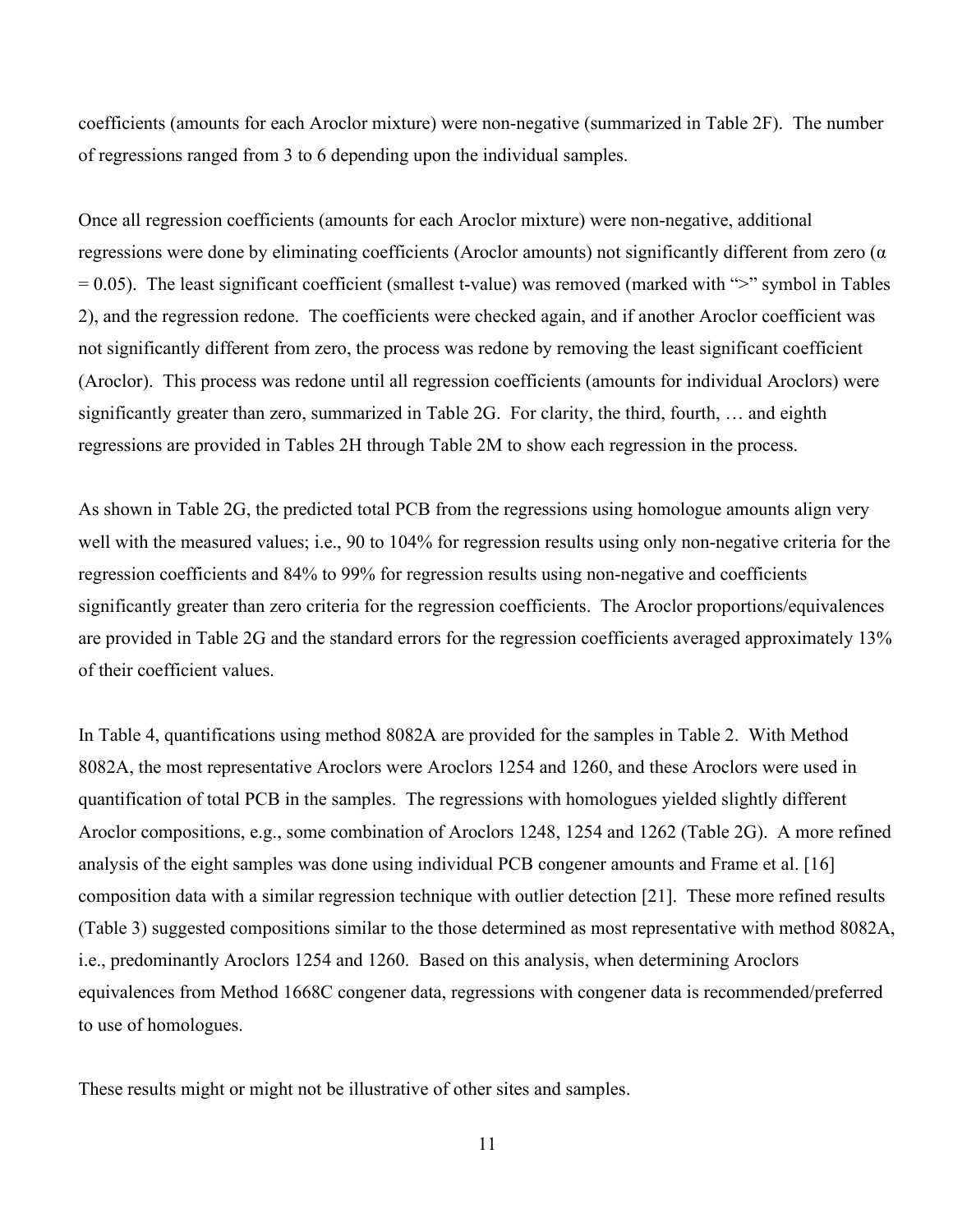Table 2. Measured and predicted homologue concentrations in Portland Harbor Superfund site samples using homologue Aroclor composition data

| Aroclor   | A1221 | A1232 | A <sub>1242</sub> | A <sub>1248</sub> | A1254    | A1260    | A <sub>1262</sub> | A1016            |
|-----------|-------|-------|-------------------|-------------------|----------|----------|-------------------|------------------|
| homologue |       |       |                   |                   |          |          |                   |                  |
|           |       |       | 0.008             |                   |          |          |                   | 0.007            |
|           |       |       | 0.15              | 0.004             | 0.002    | 0.001    |                   | 0.175            |
|           |       |       | 0.449             | 0.22              | 0.013    | 0.002    |                   | 0.547            |
| 4         |       |       | 0.326             | 0.566             | 0.164    | 0.005    |                   | 0.266            |
|           |       |       | 0.064             | 0.186             | 0.53     | 0.086    |                   | 0.005            |
| h         |       |       | 0.003             | 0.02              | 0.268    | 0.434    |                   |                  |
|           |       |       | $\theta$          | 0.006             | 0.027    | 0.385    |                   |                  |
| 8         |       |       | $\theta$          | 0                 | $\Omega$ | 0.083    |                   | $\left( \right)$ |
|           |       |       | $\theta$          | $\theta$          | $\Omega$ | 0.007    |                   | 0                |
| 10        |       |       | $\theta$          | $\theta$          | $\Omega$ | $\theta$ |                   | 0                |

Table 2A. Homologue distributions from Table 3 in the 2005 ERASC Memorandum

Table 2B. Homologue distributions from Frame et al. [16], average values for each Aroclor

| Aroclor   | A1221    | A1232    | A1242   | A1248    | A1254   | A <sub>1260</sub> | A1262   | A1016   |
|-----------|----------|----------|---------|----------|---------|-------------------|---------|---------|
| homologue |          |          |         |          |         |                   |         |         |
|           | 0.69947  | 0.35236  | 0.01029 | 0.00058  | 0.00015 | 0.00025           | 0.00021 | 0.00859 |
| 2         | 0.24193  | 0.20984  | 0.12741 | 0.00840  | 0.00141 | 0.00047           | 0.00094 | 0.21839 |
| 3         | 0.04145  | 0.27673  | 0.52527 | 0.27588  | 0.01035 | 0.00179           | 0.00426 | 0.56202 |
| 4         | 0.01354  | 0.13413  | 0.27435 | 0.49656  | 0.15213 | 0.00293           | 0.01627 | 0.20789 |
| 5         | 0.00361  | 0.02532  | 0.06035 | 0.19803  | 0.57952 | 0.05028           | 0.01114 | 0.00312 |
| 6         | $\theta$ | 0.00146  | 0.00233 | 0.01663  | 0.22723 | 0.32112           | 0.48070 |         |
| π         | $\theta$ | 0.00016  |         | 0.00393  | 0.02841 | 0.38672           | 0.31230 |         |
| 8         | $\theta$ | $\theta$ | 0       | 0        | 0.00022 | 0.22889           | 0.16226 |         |
| 9         | $\Omega$ | $\Omega$ | 0       | $\Omega$ | 0.00059 | 0.00755           | 0.01192 |         |
| 10        | $\theta$ | $\theta$ | 0       | $\theta$ | 0       | $\theta$          |         |         |

Table 2C. Measured concentrations in Portland Harbor sediments by homologue group [19]

| Sample ID      | $LW3-$<br>GCA05 | $LW3-$<br>GCA <sub>10</sub> | $LW3-$<br>GCA11E | $LW3-$<br>GCA12E | $LW3-$<br>GCA <sub>12</sub> | $LW3-$<br>GCR01E- | $LW3-$<br>GCR05W | $LW3-$<br>GCR <sub>10</sub> W |
|----------------|-----------------|-----------------------------|------------------|------------------|-----------------------------|-------------------|------------------|-------------------------------|
|                | $W-C00$         | $W-C00$                     | $-C00$           | $-C00-R$         | $W-C00$                     | <b>ALT</b>        |                  |                               |
| homologue      | $\mu$ g/kg-dw   | $\mu$ g/kg-dw               | $\mu$ g/kg-dw    | $\mu$ g/kg-dw    | $\mu$ g/kg-dw               | $\mu$ g/kg-dw     | $\mu$ g/kg-dw    | $\mu$ g/kg-dw                 |
|                | 0.0801          | 3.088                       | 0.4102           | 0.02977          | 0.00519                     | $^{(1)}$          | $\theta$         | 0.2362                        |
| $\mathfrak{D}$ | 0.3384          | 2.65                        | 5.5577           | 0.3123           | 0.0949                      | $\Omega$          | 0.1659           | 0.4665                        |
| 3              | 1.1388          | 2.4952                      | 41.2783          | 2.0806           | 0.2078                      | 0.0834            | 0.6365           | 1.9626                        |
| 4              | 3.0038          | 6.4452                      | 226.8955         | 17.9069          | 0.7501                      | 0.3808            | 2.2747           | 9.2717                        |
| 5              | 4.1368          | 11.5658                     | 663.4454         | 51.993           | 2.9382                      | 0.3377            | 3.6040           | 20.1122                       |
| 6              | 4.01765         | 15.018                      | 2610.276         | 222.6493         | 7.0997                      | 0.1702            | 2.736            | 21.4176                       |
| 7              | 2.5436          | 12.0966                     | 2360.599         | 243.2407         | 24.1603                     | 0.0538            | 1.5431           | 13.8986                       |
| 8              | 0.7285          | 3.5583                      | 685.869          | 67.786           | 23.427                      | 0                 | 0.3881           | 4.2331                        |
| 9              | 0.1837          | 0.4994                      | 41.6             | 3.392            | 3.695                       | $\theta$          | 0.0679           | 0.9201                        |
| 10             | 0.0878          | 0.246                       | 0.525            | 0.0564           | 0.107                       | $\theta$          | 0.0537           | 0.454                         |
| total          | 16.2592         | 57.6625                     | 6636.456         | 609.4470         | 62.4853                     | 1.0259            | 11.4699          | 72.9726                       |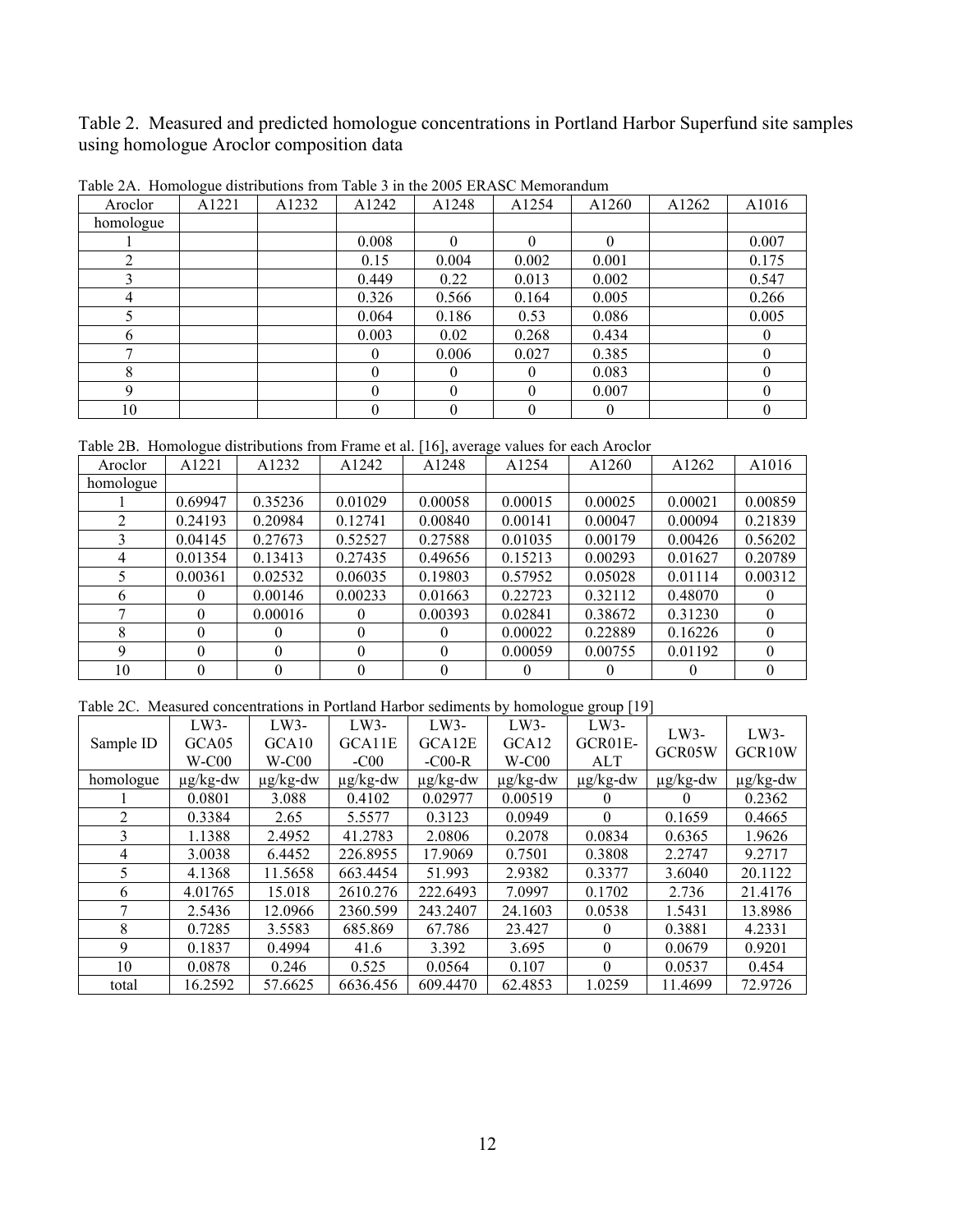|                   | concentrations in securitents<br>ユフエ |               |               |               |                   |               |               |               |  |  |  |
|-------------------|--------------------------------------|---------------|---------------|---------------|-------------------|---------------|---------------|---------------|--|--|--|
|                   | $LW3-$                               | $LW3-$        | $LW3-$        | $LW3-$        | $LW3-$            | $LW3-$        | LW3-          | $LW3-$        |  |  |  |
| Sample ID         | GCA05                                | GCA10         | GCA11E        | GCA12E        | GCA <sub>12</sub> | GCR01E-       | GCR05W        | GCR10W        |  |  |  |
|                   | $W-C00$                              | $W-C00$       | $-C00$        | $-C00-R$      | $W-C00$           | <b>ALT</b>    |               |               |  |  |  |
| Aroclor           | $\mu$ g/kg-dw                        | $\mu$ g/kg-dw | $\mu$ g/kg-dw | $\mu$ g/kg-dw | $\mu$ g/kg-dw     | $\mu$ g/kg-dw | $\mu$ g/kg-dw | $\mu$ g/kg-dw |  |  |  |
| A1221             | 2088                                 | 12891         | 2976508       | 339230        | $-52805$          | 98            | 1611          | 11008         |  |  |  |
| A1232             | $-4189$                              | $-25856$      | -5972242      | $-680651$     | 105950            | $-196$        | $-3232$       | $-22085$      |  |  |  |
| A1242             | 170                                  | 1058          | 250087        | 28483         | $-4448$           | 7.5           | 131           | 914           |  |  |  |
| A1248             | 302                                  | 1846          | 423580        | 48286         | $-7505$           | 14.8          | 233           | 1578          |  |  |  |
| A <sub>1254</sub> | 46                                   | 266           | 58346         | 6603          | $-1027$           | 2.2           | 36            | 243           |  |  |  |
| A <sub>1260</sub> | 24                                   | 152           | 33907         | 3960          | $-430$            | 0.9           | 18            | 128           |  |  |  |
| A1262             | $-28$                                | $-186$        | $-42458$      | $-5037$       | 746               | $-1.3$        | $-22$         | $-147$        |  |  |  |
| A1016             | 1603                                 | 9887          | 2278740       | 259716        | $-40419$          | 75.1          | 1236          | 8434          |  |  |  |
| total             | 16                                   | 57            | 6804          | 597           | 56                | 0.990         | 11            | 73            |  |  |  |

Table 2D. First Regression: Amounts of Aroclors determined using linear regression with measured homologue concentrations in sediments [19]

Table 2E. Second Regression: Amounts of Aroclors determined using linear regression with measured homologue concentrations in sediments [19]

| Sample ID         | $LW3-$<br>GCA05<br>$W-C00$ | $LW3-$<br>GCA10<br>$W-C00$ | $LW3-$<br>GCA11E<br>$-C00$ | $LW3-$<br>GCA12E<br>$-C00-R$ | $LW3-$<br>GCA <sub>12</sub><br>$W-C00$ | $LW3-$<br>GCR01E-<br><b>ALT</b> | $LW3-$<br>GCR05W | $LW3-$<br>GCR <sub>10</sub> W |
|-------------------|----------------------------|----------------------------|----------------------------|------------------------------|----------------------------------------|---------------------------------|------------------|-------------------------------|
| Aroclor           | $\mu$ g/kg-dw              | $\mu$ g/kg-dw              | $\mu$ g/kg-dw              | $\mu$ g/kg-dw                | $\mu$ g/kg-dw                          | $\mu$ g/kg-dw                   | $\mu$ g/kg-dw    | $\mu$ g/kg-dw                 |
| A1221             | 0.133                      | 4.500                      | $-1.733$                   | $-0.037$                     |                                        | 0.005                           | 0.020            | 0.382                         |
| A1232             |                            |                            |                            |                              | 0.124                                  | -                               |                  |                               |
| A1242             | $-5.459$                   | $-25.616$                  | $-125.982$                 | $-33.633$                    | $-8.657$                               | $-0.728$                        | $-4.282$         | $-11.595$                     |
| A1248             | 5.389                      | 12.456                     | 116.499                    | 23.982                       | 7.563                                  | 0.893                           | 4.020            | 11.756                        |
| A <sub>1254</sub> | 5.590                      | 16.585                     | 831.130                    | 47.729                       | $-6.375$                               | 0.356                           | 5.126            | 30.358                        |
| A1260             | 1.823                      | 15.579                     | 2458.322                   | 376.120                      | 127.618                                | $-0.107$                        | 1.118            | 11.769                        |
| A1262             | 4.429                      | 13.147                     | 3483.006                   | 199.171                      | $-68.625$                              | 0.233                           | 2.461            | 22.462                        |
| A1016             | 4.328                      | 21.461                     | 80.862                     | 19.352                       | 4.966                                  | 0.382                           | 3.041            | 7.746                         |
| total             | 16.233                     | 58.114                     | 6842.102                   | 632.684                      | 56.615                                 | 1.034                           | 11.503           | 72.878                        |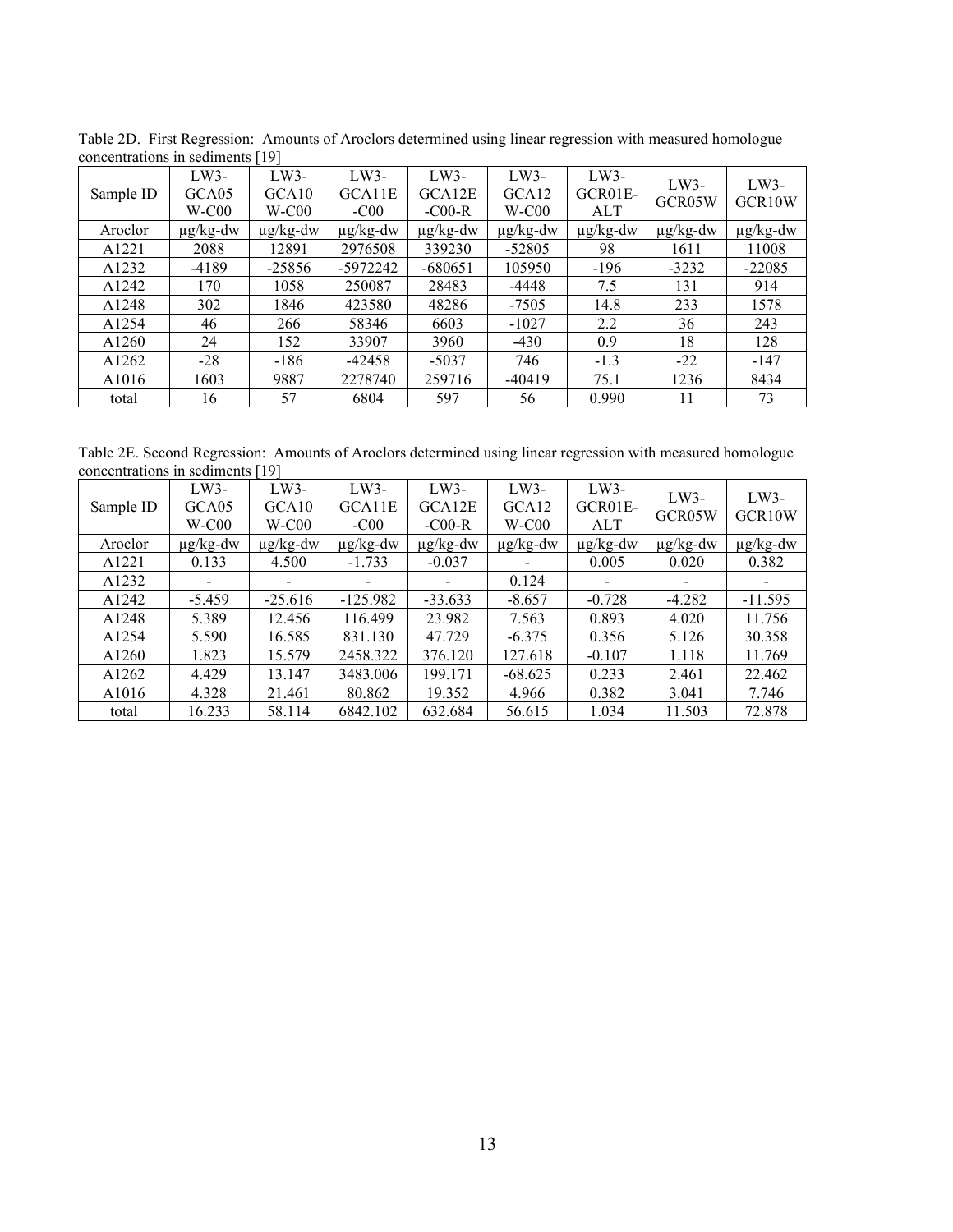|           | $\alpha$ . The couplet $\alpha$ |                          | $1000001$ with measured homologue concentrations in securitients $121$ |                                |                          |               |                          |               |
|-----------|---------------------------------|--------------------------|------------------------------------------------------------------------|--------------------------------|--------------------------|---------------|--------------------------|---------------|
|           | LW3-                            | LW3-                     | $LW3-$                                                                 | LW3-                           | LW3-                     | LW3-          | LW3-                     | LW3-          |
| Sample ID | GCA05                           | GCA <sub>10</sub>        | GCA11E                                                                 | GCA12E                         | GCA12                    | GCR01E-       | GCR05W                   | GCR10W        |
|           | $W-C00$                         | $W-C00$                  | $-C00$                                                                 | $-C00-R$                       | $W-C00$                  | ALT           |                          |               |
|           |                                 |                          |                                                                        | <b>Regression Coefficients</b> |                          |               |                          |               |
| Aroclor   | $\mu$ g/kg-dw                   | $\mu$ g/kg-dw            | $\mu$ g/kg-dw                                                          | $\mu$ g/kg-dw                  | $\mu$ g/kg-dw            | $\mu$ g/kg-dw | $\mu$ g/kg-dw            | $\mu$ g/kg-dw |
| A1221     | 0.210                           | 4.861                    |                                                                        |                                |                          |               | 0.044                    | 0.389         |
| A1232     |                                 |                          |                                                                        |                                |                          |               |                          |               |
| A1242     |                                 |                          |                                                                        |                                | 0.485                    |               |                          |               |
| A1248     | 4.037                           | 6.116                    | 69.545                                                                 | 9.427                          | 0.099                    | 0.545         | 2.695                    | 7.724         |
| A1254     | 5.534                           | 16.323                   | 836.242                                                                | 49.916                         |                          | 0.416         | 5.190                    | 30.712        |
| A1260     | 1.736                           | 15.171                   | 2458.084                                                               | 376.285                        | 55.773                   |               | 1.080                    | 11.715        |
| A1262     | 4.544                           | 13.685                   | 3482.431                                                               | 198.603                        |                          | 0.126         | 2.497                    | 22.467        |
| A1016     | 0.079                           | 1.523                    |                                                                        |                                |                          |               |                          |               |
| total     | 16.140                          | 57.678                   | 6846.301                                                               | 634.232                        | 56.357                   | 1.087         | 11.505                   | 73.006        |
|           |                                 |                          |                                                                        |                                |                          |               |                          |               |
|           |                                 |                          | Standard error of regression coefficients                              |                                |                          |               |                          |               |
| A1221     | 0.402                           | 2.007                    |                                                                        |                                |                          | --            | 0.248                    | 1.671         |
| A1232     |                                 |                          |                                                                        |                                | $\overline{a}$           | --            |                          |               |
| A1242     | --                              | $\overline{\phantom{a}}$ |                                                                        | $-$                            | 16.395                   | $-$           | $-$                      | $\mathbf{u}$  |
| A1248     | 0.851                           | 4.252                    | 426.478                                                                | 48.893                         | 16.620                   | 0.065         | 0.358                    | 2.416         |
| A1254     | 0.619                           | 3.095                    | 423.591                                                                | 48.562                         | $\overline{a}$           | 0.065         | 0.355                    | 2.397         |
| A1260     | 1.623                           | 8.114                    | 1220.474                                                               | 139.919                        | 10.765                   |               | 1.024                    | 6.907         |
| A1262     | 1.523                           | 7.612                    | 1141.937                                                               | 130.916                        |                          | 0.060         | 0.958                    | 6.462         |
| A1016     | 0.698                           | 3.488                    |                                                                        |                                | $\overline{\phantom{a}}$ |               | $\overline{\phantom{a}}$ |               |
| total     | 0.811                           | 4.053                    | 525.646                                                                | 60.262                         | 14.649                   | 0.077         | 0.499                    | 3.369         |

Table 2F. Regression results after elimination of all coefficients with negative values: Amounts of Aroclors determined using linear regression with measured homologue concentrations in sediments [19]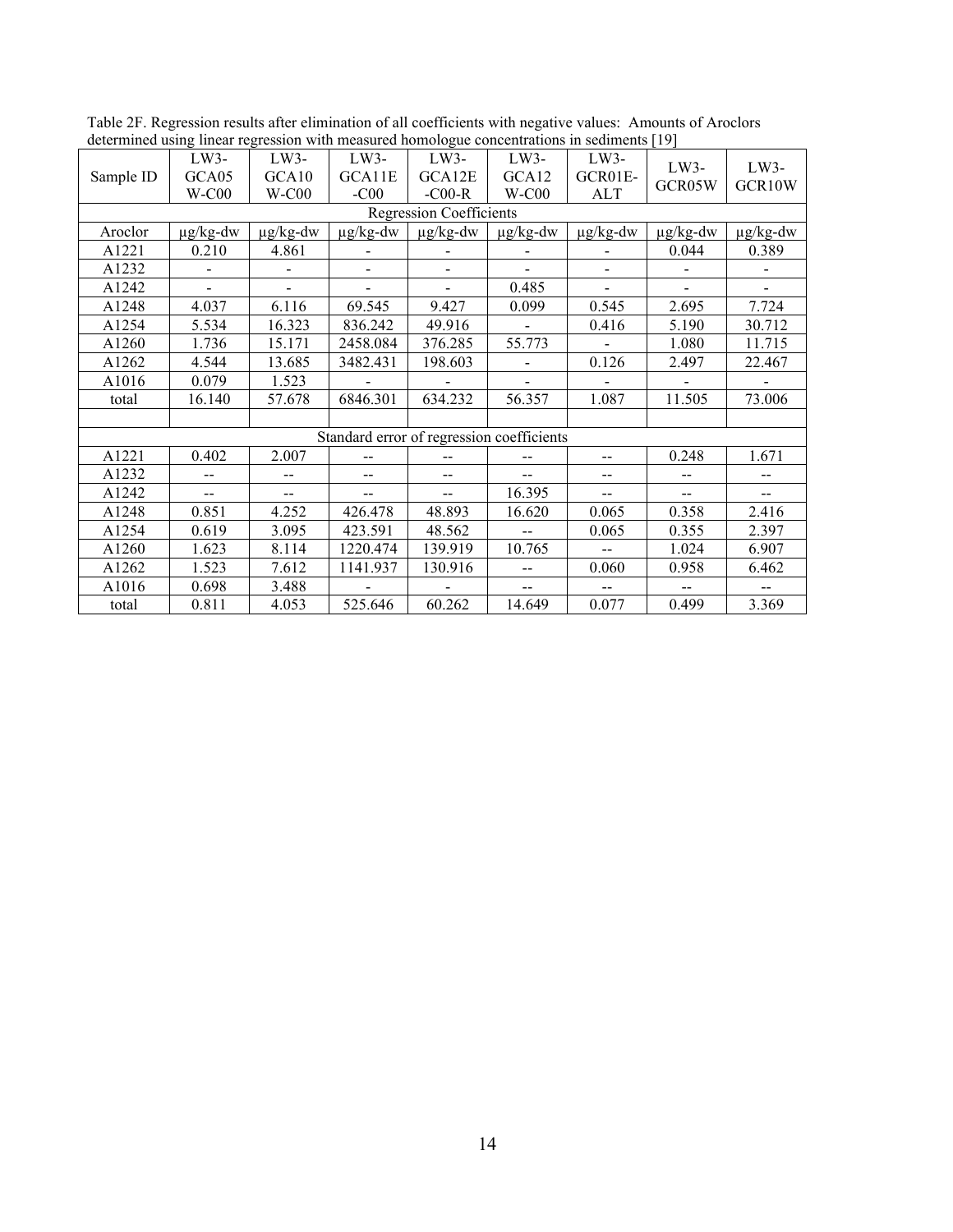| лючные ассепните авиге нисат годговятся мин нюазатса попнотодае сопсениация нг всаниены [17                           |                          |                          |                                               |                                           |                                       |                              |                          |                                               |
|-----------------------------------------------------------------------------------------------------------------------|--------------------------|--------------------------|-----------------------------------------------|-------------------------------------------|---------------------------------------|------------------------------|--------------------------|-----------------------------------------------|
|                                                                                                                       | LW3-                     | LW3-                     | LW3-                                          | LW3-                                      | LW3-                                  | LW3-                         | LW3-                     | $LW3-$                                        |
| Sample ID                                                                                                             | GCA05                    | GCA10                    | GCA11E                                        | GCA12E                                    | GCA12                                 | GCR01E-                      | GCR05W                   | GCR10W                                        |
|                                                                                                                       | $W-C00$                  | $W-C00$                  | $-C00$                                        | -C00- $R$                                 | $W-C00$                               | <b>ALT</b>                   |                          |                                               |
|                                                                                                                       |                          |                          |                                               | Regression coefficients                   |                                       |                              |                          |                                               |
| Aroclor                                                                                                               | $\mu$ g/kg-dw            | $\mu$ g/kg-dw            | $\mu$ g/kg-dw                                 | $\mu$ g/kg-dw                             | $\mu$ g/kg-dw                         | $\mu$ g/kg-dw                | $\mu$ g/kg-dw            | $\mu$ g/kg-dw                                 |
| A1221                                                                                                                 | >                        | $\rm{>}$                 |                                               |                                           |                                       |                              | $\rm{>}$                 | $\rm{>}$                                      |
| A1232                                                                                                                 | $\blacksquare$           | $\overline{\phantom{a}}$ | $\blacksquare$                                | $\blacksquare$                            | $\blacksquare$                        | $\blacksquare$               | $\blacksquare$           | $\blacksquare$                                |
| A1242                                                                                                                 | $\blacksquare$           | $\blacksquare$           | $\blacksquare$                                | $\blacksquare$                            | >                                     | $\blacksquare$               | $\blacksquare$           |                                               |
| A1248                                                                                                                 | 4.122                    | $\,>$                    | $\,>$                                         | $\,>$                                     | $\,>$                                 | 0.526                        | 2.697                    | 7.737                                         |
| A1254                                                                                                                 | 5.509                    | 20.120                   | $\,>$                                         | $\,>$                                     |                                       | 0.464                        | 5.195                    | 30.764                                        |
| A1260                                                                                                                 | >                        | 28.083                   | $\,>$                                         | 597.333                                   | 55.788                                | $\blacksquare$               | $\,>$                    | $\,>$                                         |
| A1262                                                                                                                 | 6.078                    | $\,>$                    | 5949.706                                      | $\,>$                                     | $\blacksquare$                        | $\,>$                        | 3.445                    | 32.763                                        |
| A1016                                                                                                                 | >                        | $\,>$                    |                                               |                                           |                                       |                              |                          |                                               |
| Total                                                                                                                 | 15.709                   | 48.202                   | 5949.706                                      | 597.333                                   | 55.788                                | 0.990                        | 11.337                   | 71.264                                        |
|                                                                                                                       |                          |                          |                                               | Standard error of regression coefficients |                                       |                              |                          |                                               |
| Aroclor                                                                                                               | $\mu$ g/kg-dw            | $\mu$ g/kg-dw            | $\mu$ g/kg-dw                                 | $\mu$ g/kg-dw                             | $\mu$ g/kg-dw                         | $\mu$ g/kg-dw                | $\mu$ g/kg-dw            | $\mu$ g/kg-dw                                 |
| A1221                                                                                                                 | $-$                      | $-$                      | $\overline{a}$                                |                                           |                                       | $- -$                        | --                       | $\overline{\phantom{a}}$                      |
| A1232                                                                                                                 | $\overline{\phantom{a}}$ | $\overline{\phantom{m}}$ | $\mathbf{u}$                                  | --                                        | $\hspace{0.05cm}$ – $\hspace{0.05cm}$ | --                           | $\overline{\phantom{m}}$ | $\overline{\phantom{a}}$                      |
| A1242                                                                                                                 | $\overline{\phantom{a}}$ | $\overline{\phantom{a}}$ | $\mathbf{u}$                                  | --                                        | $\hspace{0.05cm}$ – $\hspace{0.05cm}$ | $\overline{\phantom{a}}$     | $\overline{\phantom{a}}$ | $\overline{\phantom{a}}$                      |
| A1248                                                                                                                 | 0.501                    | $-$                      | $\mathord{\hspace{1pt}\text{--}\hspace{1pt}}$ | --                                        | $\overline{\phantom{a}}$              | 0.077                        | 0.335                    | 2.569                                         |
| A1254                                                                                                                 | 0.497                    | 3.916                    | $\mathbf{u}$                                  | $\overline{\phantom{a}}$                  | $\overline{\phantom{a}}$              | 0.072                        | 0.333                    | 2.551                                         |
| A1260                                                                                                                 | $\overline{\phantom{a}}$ | 4.529                    | $\overline{a}$                                | 48.818                                    | 9.470                                 | --                           | $\overline{a}$           | $\mathord{\hspace{1pt}\text{--}\hspace{1pt}}$ |
| A1262                                                                                                                 | 0.461                    | $\overline{\phantom{a}}$ | 489.835                                       | $\overline{\phantom{a}}$                  | $\qquad \qquad \qquad -$              | $\overline{\phantom{a}}$     | 0.308                    | 2.364                                         |
| A1016                                                                                                                 |                          | $\overline{\phantom{a}}$ |                                               | $\mathcal{L}_{\mathcal{F}}$               | $\overline{\phantom{m}}$              | $\overline{\phantom{a}}$     |                          | $\overline{a}$                                |
| Total                                                                                                                 | 0.594                    | 4.952                    | 489.835                                       | 48.818                                    | 9.470                                 | 0.074                        | 0.572                    | 3.046                                         |
|                                                                                                                       |                          |                          |                                               |                                           |                                       |                              |                          |                                               |
| R-Squared                                                                                                             | 0.991                    | 0.922                    | 0.943                                         | 0.943                                     | 0.794                                 | 0.957                        | 0.993                    | 0.990                                         |
| F value                                                                                                               | 254.516                  | 47.437                   | 147.534                                       | 149.720                                   | 34.701                                | 89.590                       | 320.856                  | 221.688                                       |
|                                                                                                                       |                          |                          |                                               |                                           |                                       |                              |                          |                                               |
|                                                                                                                       |                          |                          |                                               | Proportions by Aroclor mixture            |                                       |                              |                          |                                               |
| A1221                                                                                                                 | $\,>$                    | $\,>$                    |                                               |                                           |                                       | $\blacksquare$               | $\,>$                    | $\,>$                                         |
| A1232                                                                                                                 | $\blacksquare$           | $\overline{\phantom{a}}$ | $\blacksquare$                                | $\blacksquare$                            | $\blacksquare$                        | $\blacksquare$               | $\blacksquare$           | $\blacksquare$                                |
| A1242                                                                                                                 | $\blacksquare$           | $\blacksquare$           | $\blacksquare$                                | $\blacksquare$                            | >                                     | $\blacksquare$               | $\blacksquare$           | $\blacksquare$                                |
| A1248                                                                                                                 | 26%                      | $\,>$                    | $\,>$                                         | $\,>$                                     | $\,>$                                 | 53%                          | 24%                      | $11\%$                                        |
| A1254                                                                                                                 | 35%                      | 42%                      | $\,>$                                         | $\label{eq:1} \, >$                       | $\blacksquare$                        | 47%                          | 46%                      | 43%                                           |
| A1260                                                                                                                 | $\,>$                    | 58%                      | $\,>$                                         | 100%                                      | 100%                                  | $\blacksquare$               | $\,>$                    | $\,>$                                         |
| A1262                                                                                                                 | 39%                      | $\,>$                    | 100%                                          | $\,>$                                     | $\blacksquare$                        | $\,>$                        | 30%                      | 46%                                           |
| A1016                                                                                                                 | $\rm{>}$                 | >                        | $\blacksquare$                                | $\qquad \qquad \blacksquare$              | $\blacksquare$                        | $\qquad \qquad \blacksquare$ | $\overline{\phantom{0}}$ | $\blacksquare$                                |
|                                                                                                                       |                          |                          |                                               |                                           |                                       |                              |                          |                                               |
| Total PCB: Method 1668C (ug/kg-dw)                                                                                    |                          |                          |                                               |                                           |                                       |                              |                          |                                               |
|                                                                                                                       | 16.2592                  | 57.6625                  | 6636.456                                      | 609.4470                                  | 62.4853                               | 1.0259                       | 11.4699                  | 72.9726                                       |
| Total PCB: Regression results after elimination of all coefficients with negative values (ug/kg-dw)                   |                          |                          |                                               |                                           |                                       |                              |                          |                                               |
|                                                                                                                       | 16.140                   | 57.678                   | 6846.301                                      | 634.232                                   | 56.357                                | 1.087                        | 11.505                   | 73.006                                        |
| $%$ of                                                                                                                |                          |                          |                                               |                                           |                                       |                              |                          |                                               |
| Method                                                                                                                | 99%                      | 100%                     | 103%                                          | 104%                                      | 90%                                   | 106%                         | 100%                     | 100%                                          |
| 1668C                                                                                                                 |                          |                          |                                               |                                           |                                       |                              |                          |                                               |
| Total PCB: Regression results after elimination of all coefficients with negative values and after elimination of all |                          |                          |                                               |                                           |                                       |                              |                          |                                               |
| coefficients not significantly great than zero (ug/kg-dw)                                                             |                          |                          |                                               |                                           |                                       |                              |                          |                                               |
|                                                                                                                       | 15.709                   | 48.202                   | 5949.706                                      | 597.333                                   | 55.788                                | 0.990                        | 11.337                   | 71.264                                        |
| $%$ of                                                                                                                |                          |                          |                                               |                                           |                                       |                              |                          |                                               |
| Method                                                                                                                | 97%                      | 84%                      | 90%                                           | 98%                                       | 89%                                   | 97%                          | 99%                      | 98%                                           |
| 1668C                                                                                                                 |                          |                          |                                               |                                           |                                       |                              |                          |                                               |

Table 2G. Regression results after elimination of all coefficients not significantly great than zero: Amounts of Aroclors determined using linear regression with measured homologue concentrations in sediments [19]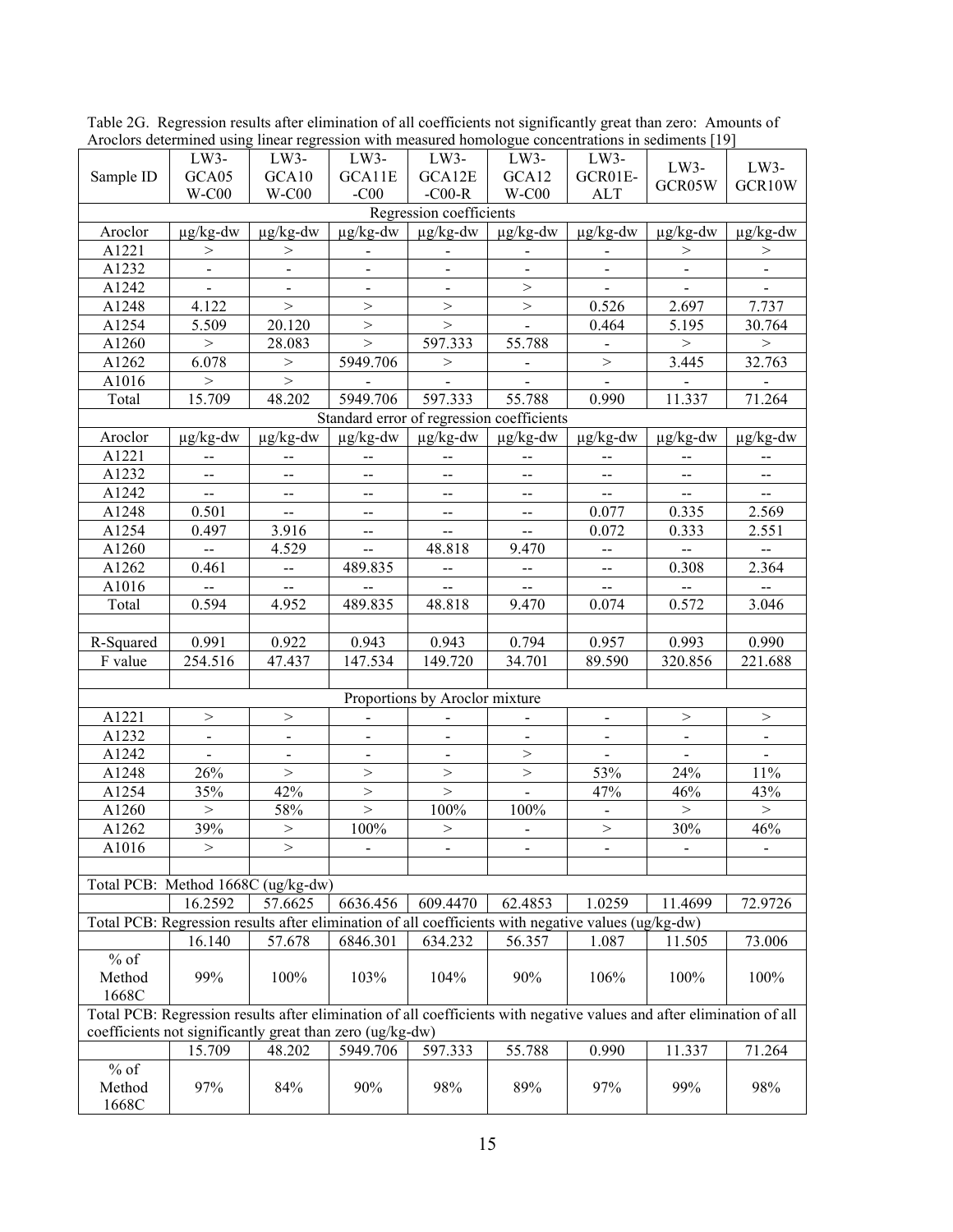|                   | concentrations in securitients<br>ユノー |                                        |                            |                              |                                        |                                   |                  |                               |  |  |
|-------------------|---------------------------------------|----------------------------------------|----------------------------|------------------------------|----------------------------------------|-----------------------------------|------------------|-------------------------------|--|--|
| Sample ID         | $LW3-$<br>GCA05<br>$W-C00$            | $LW3-$<br>GCA <sub>10</sub><br>$W-C00$ | $LW3-$<br>GCA11E<br>$-C00$ | $LW3-$<br>GCA12E<br>$-C00-R$ | $LW3-$<br>GCA <sub>12</sub><br>$W-C00$ | $LW3-$<br>$GCR01E-$<br><b>ALT</b> | $LW3-$<br>GCR05W | $LW3-$<br>GCR <sub>10</sub> W |  |  |
| Aroclor           | $\mu$ g/kg-dw                         | $\mu$ g/kg-dw                          | $\mu$ g/kg-dw              | $\mu$ g/kg-dw                | $\mu$ g/kg-dw                          | $\mu$ g/kg-dw                     | $\mu$ g/kg-dw    | $\mu$ g/kg-dw                 |  |  |
| A1221             | 0.210                                 | 4.861                                  | 0.038                      | 0.436                        |                                        | 0.015                             | 0.080            | 0.545                         |  |  |
| A1232             |                                       |                                        |                            |                              | 1.446                                  |                                   |                  |                               |  |  |
| A1242             |                                       |                                        |                            |                              | 13.030                                 |                                   |                  |                               |  |  |
| A1248             | 4.037                                 | 6.116                                  | 85.315                     | 15.657                       | 5.643                                  | 0.713                             | 2.960            | 8.886                         |  |  |
| A1254             | 5.534                                 | 16.323                                 | 829.837                    | 47.384                       | $-10.290$                              | 0.348                             | 5.082            | 30.239                        |  |  |
| A <sub>1260</sub> | 1.736                                 | 15.171                                 | 2456.315                   | 375.584                      | 59.086                                 | $-0.119$                          | 1.050            | 11.584                        |  |  |
| A1262             | 4.544                                 | 13.685                                 | 3485.651                   | 199.877                      |                                        | 0.248                             | 2.551            | 22.705                        |  |  |
| A1016             | 0.079                                 | 1.523                                  | $-17.201$                  | $-6.828$                     | $-15.151$                              | $-0.185$                          | $-0.292$         | $-1.280$                      |  |  |
| total             | 16.140                                | 57.678                                 | 6839.956                   | 632.111                      | 53.763                                 | 1.021                             | 11.430           | 72.680                        |  |  |

Table 2H. Third Regression: Amounts of Aroclors determined using linear regression with measured homologue concentrations in sediments [19]

Table 2I. Fourth Regression: Amounts of Aroclors determined using linear regression with measured homologue concentrations in sediments [19]

| Sample ID | $LW3-$<br>GCA05<br>$W-C00$ | LW3-<br>GCA <sub>10</sub><br>$W-C00$ | $LW3-$<br>GCA11E<br>$-C00$ | $LW3-$<br>GCA12E<br>$-C00-R$ | $LW3-$<br>GCA <sub>12</sub><br>$W-C00$ | $LW3-$<br>GCR01E-<br><b>ALT</b> | $LW3-$<br>GCR05W         | $LW3-$<br>GCR <sub>10</sub> W |
|-----------|----------------------------|--------------------------------------|----------------------------|------------------------------|----------------------------------------|---------------------------------|--------------------------|-------------------------------|
| Aroclor   | $\mu$ g/kg-dw              | $\mu$ g/kg-dw                        | $\mu$ g/kg-dw              | $\mu$ g/kg-dw                | $\mu$ g/kg-dw                          | $\mu$ g/kg-dw                   | $\mu$ g/kg-dw            | $\mu$ g/kg-dw                 |
| A1221     | 0.220                      | 5.047                                | $-2.070$                   | $-0.401$                     |                                        | $-0.007$                        | 0.044                    | 0.389                         |
| A1232     |                            |                                      |                            |                              | 0.674                                  | -                               | ۰.                       |                               |
| A1242     | $\overline{\phantom{a}}$   |                                      |                            |                              | $-5.580$                               | $\overline{\phantom{a}}$        | ۰.                       |                               |
| A1248     | 4.109                      | 7.499                                | 69.693                     | 9.456                        | 10.012                                 | 0.545                           | 2.695                    | 7.724                         |
| A1254     | 5.505                      | 15.760                               | 836.192                    | 49.907                       | $-9.984$                               | 0.417                           | 5.190                    | 30.712                        |
| A1260     | 1.728                      | 15.015                               | 2458.076                   | 376.283                      | 58.959                                 | $-0.100$                        | 1.080                    | 11.715                        |
| A1262     | 4.558                      | 13.968                               | 3482.452                   | 198.607                      |                                        | 0.214                           | 2.497                    | 22.467                        |
| A1016     | $\,>$                      | $\gt$                                |                            |                              |                                        | $\overline{\phantom{a}}$        | $\overline{\phantom{a}}$ |                               |
| total     | 16.120                     | 57.290                               | 6844.342                   | 633.852                      | 54.081                                 | 1.068                           | 11.505                   | 73.006                        |

Table 2J. Fifth Regression: Amounts of Aroclors determined using linear regression with measured homologue concentrations in sediments [19]

| Sample ID | $LW3-$<br>GCA05<br>$W-C00$ | $LW3-$<br>GCA <sub>10</sub><br>$W-C00$ | $LW3-$<br>GCA11E<br>$-C00$ | $LW3-$<br>GCA12E<br>$-C00-R$ | LW3-<br>GCA <sub>12</sub><br>$W-C00$ | $LW3-$<br>GCR01E-<br><b>ALT</b> | $LW3-$<br>GCR05W         | $LW3-$<br>GCR <sub>10</sub> W |
|-----------|----------------------------|----------------------------------------|----------------------------|------------------------------|--------------------------------------|---------------------------------|--------------------------|-------------------------------|
| Aroclor   | $\mu$ g/kg-dw              | $\mu$ g/kg-dw                          | $\mu$ g/kg-dw              | $\mu$ g/kg-dw                | $\mu$ g/kg-dw                        | $\mu$ g/kg-dw                   | $\mu$ g/kg-dw            | $\mu$ g/kg-dw                 |
| A1221     | >                          | 5.057                                  |                            |                              | $\overline{\phantom{a}}$             | $-0.007$                        | $\rm{>}$                 | $\geq$                        |
| A1232     |                            |                                        |                            |                              | $-0.079$                             | -                               | -                        |                               |
| A1242     |                            |                                        |                            |                              | 0.540                                |                                 | -                        |                               |
| A1248     | 4.124                      | 7.268                                  | 69.545                     | 9.427                        | 0.087                                | 0.545                           | 2.698                    | 7.752                         |
| A1254     | 5.500                      | 16.315                                 | 836.242                    | 49.916                       | $\blacksquare$                       | 0.416                           | 5.189                    | 30.702                        |
| A1260     | 1.727                      | 29.035                                 | 2458.084                   | 376.285                      | 55.773                               |                                 | 1.079                    | 11.714                        |
| A1262     | 4.560                      | $\geq$                                 | 3482.431                   | 198.603                      | $\blacksquare$                       | 0.126                           | 2.497                    | 22.471                        |
| A1016     | $\gt$                      | $\geq$                                 |                            |                              |                                      |                                 | $\overline{\phantom{a}}$ |                               |
| total     | 15.912                     | 57.674                                 | 6846.301                   | 634.232                      | 56.322                               | 1.080                           | 11.463                   | 72.639                        |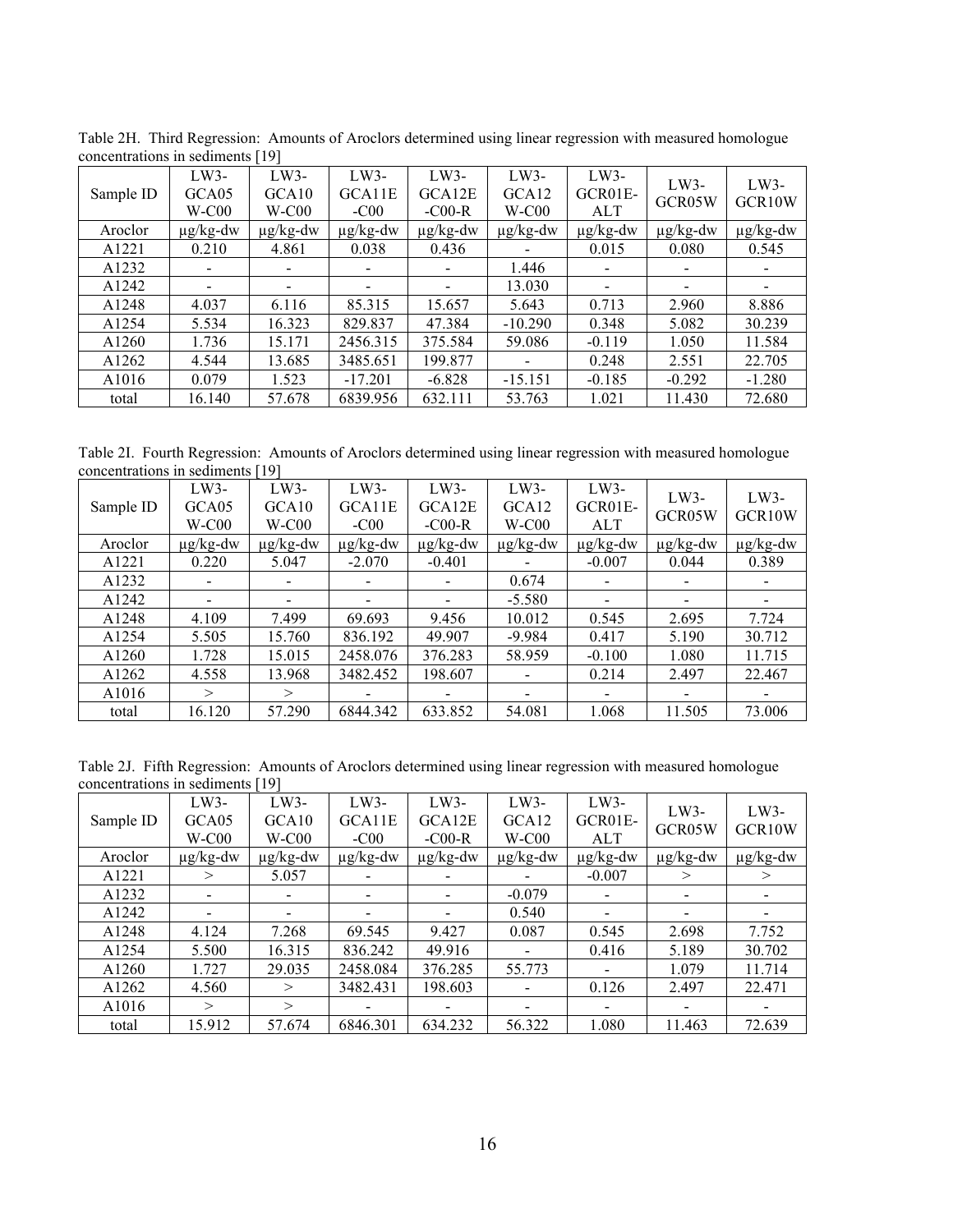|                   |                            | - -                                  |                            |                            |                                        |                                 |                          |                               |
|-------------------|----------------------------|--------------------------------------|----------------------------|----------------------------|----------------------------------------|---------------------------------|--------------------------|-------------------------------|
| Sample ID         | $LW3-$<br>GCA05<br>$W-C00$ | LW3-<br>GCA <sub>10</sub><br>$W-C00$ | $LW3-$<br>GCA11E<br>$-C00$ | LW3-<br>GCA12E<br>$-C00-R$ | $LW3-$<br>GCA <sub>12</sub><br>$W-C00$ | $LW3-$<br>GCR01E-<br><b>ALT</b> | $LW3-$<br>GCR05W         | $LW3-$<br>GCR <sub>10</sub> W |
| Aroclor           | $\mu$ g/kg-dw              | $\mu$ g/kg-dw                        | $\mu$ g/kg-dw              | $\mu$ g/kg-dw              | $\mu$ g/kg-dw                          | $\mu$ g/kg-dw                   | $\mu$ g/kg-dw            | $\mu$ g/kg-dw                 |
| A1221             | $\,>$                      | 5.305                                |                            |                            |                                        |                                 | >                        | $\geq$                        |
| A1232             |                            |                                      |                            |                            | $\overline{\phantom{0}}$               |                                 | $\overline{\phantom{a}}$ |                               |
| A1242             |                            |                                      |                            |                            | 0.485                                  |                                 | $\overline{\phantom{a}}$ |                               |
| A <sub>1248</sub> | 4.122                      | $\geq$                               | $\gt$                      | $\gt$                      | 0.099                                  | 0.545                           | 2.697                    | 7.737                         |
| A1254             | 5.509                      | 20.051                               | 872.275                    | 54.801                     | $\overline{\phantom{a}}$               | 0.416                           | 5.195                    | 30.764                        |
| A1260             | $\gt$                      | 28.098                               | 2457.383                   | 376.190                    | 55.773                                 |                                 | $\geq$                   | $\geq$                        |
| A1262             | 6.078                      | $\geq$                               | 3474.210                   | 197.489                    | $\overline{\phantom{0}}$               | 0.126                           | 3.445                    | 32.763                        |
| A <sub>1016</sub> | $\geq$                     | $\geq$                               |                            |                            |                                        |                                 |                          |                               |
| Total             | 15.709                     | 53.454                               | 6803.869                   | 628.480                    | 56.357                                 | 1.087                           | 11.337                   | 71.264                        |

Table 2K. Sixth Regression: Amounts of Aroclors determined using linear regression with measured homologue concentrations in sediments [19]

Table 2L. Seventh Regression: Amounts of Aroclors determined using linear regression with measured homologue concentrations in sediments [19]

| Sample ID | $LW3-$<br>GCA05<br>$W-C00$ | $LW3-$<br>GCA <sub>10</sub><br>$W-C00$ | $LW3-$<br>GCA11E<br>$-C00$ | $LW3-$<br>GCA12E<br>$-C00-R$ | $LW3-$<br>GCA <sub>12</sub><br>$W-C00$ | LW3-<br>GCR01E-<br><b>ALT</b> | $LW3-$<br>GCR05W | $LW3-$<br>GCR10W |
|-----------|----------------------------|----------------------------------------|----------------------------|------------------------------|----------------------------------------|-------------------------------|------------------|------------------|
| Aroclor   | $\mu$ g/kg-dw              | $\mu$ g/kg-dw                          | $\mu$ g/kg-dw              | $\mu$ g/kg-dw                | $\mu$ g/kg-dw                          | $\mu$ g/kg-dw                 | $\mu$ g/kg-dw    | $\mu$ g/kg-dw    |
| A1221     |                            | $\rm{>}$                               |                            |                              |                                        |                               |                  |                  |
| A1232     |                            |                                        |                            |                              |                                        | $\overline{\phantom{a}}$      |                  |                  |
| A1242     |                            |                                        |                            |                              | 0.564                                  | $\overline{\phantom{a}}$      |                  |                  |
| A1248     |                            | $\geq$                                 | $\geq$                     | $\geq$                       | $\geq$                                 | 0.526                         |                  |                  |
| A1254     |                            | 20.120                                 | 883.611                    | $\geq$                       |                                        | 0.464                         |                  |                  |
| A1260     |                            | 28.083                                 | $\gt$                      | 379.073                      | 55.778                                 | $\overline{\phantom{a}}$      |                  |                  |
| A1262     |                            | >                                      | 5633.731                   | 214.547                      |                                        | $\geq$                        |                  |                  |
| A1016     |                            | $\geq$                                 |                            |                              |                                        | $\overline{\phantom{a}}$      |                  |                  |
| total     |                            | 48.202                                 | 6517.343                   | 593.620                      | 56.341                                 | 0.990                         |                  |                  |

Table 2M. Eighth Regression: Amounts of Aroclors determined using linear regression with measured homologue concentrations in sediments [19]

| Sample ID | $LW3-$<br>GCA05<br>$W-C00$ | $LW3-$<br>GCA10<br>$W-C00$ | $LW3-$<br>GCA11E<br>$-C00$ | $LW3-$<br>GCA12E<br>$-C00-R$ | LW3-<br>GCA <sub>12</sub><br>$W-C00$ | $LW3-$<br>GCR01E-<br><b>ALT</b> | $LW3-$<br>GCR05W | $LW3-$<br>GCR10W |
|-----------|----------------------------|----------------------------|----------------------------|------------------------------|--------------------------------------|---------------------------------|------------------|------------------|
| Aroclor   | $\mu$ g/kg-dw              | $\mu$ g/kg-dw              | $\mu$ g/kg-dw              | $\mu$ g/kg-dw                | $\mu$ g/kg-dw                        | $\mu$ g/kg-dw                   | $\mu$ g/kg-dw    | $\mu$ g/kg-dw    |
| A1221     |                            |                            |                            |                              |                                      |                                 |                  |                  |
| A1232     |                            |                            |                            | -                            | $\overline{\phantom{a}}$             |                                 |                  |                  |
| A1242     |                            |                            |                            |                              | >                                    |                                 |                  |                  |
| A1248     |                            |                            | $\geq$                     | $\geq$                       | >                                    |                                 |                  |                  |
| A1254     |                            |                            | $\geq$                     | $\geq$                       |                                      |                                 |                  |                  |
| A1260     |                            |                            | $\geq$                     | 597.333                      | 55.788                               |                                 |                  |                  |
| A1262     |                            |                            | 5949.706                   | >                            | $\blacksquare$                       |                                 |                  |                  |
| A1016     |                            |                            |                            |                              |                                      |                                 |                  |                  |
| Total     |                            |                            | 5949.706                   | 597.333                      | 55.788                               |                                 |                  |                  |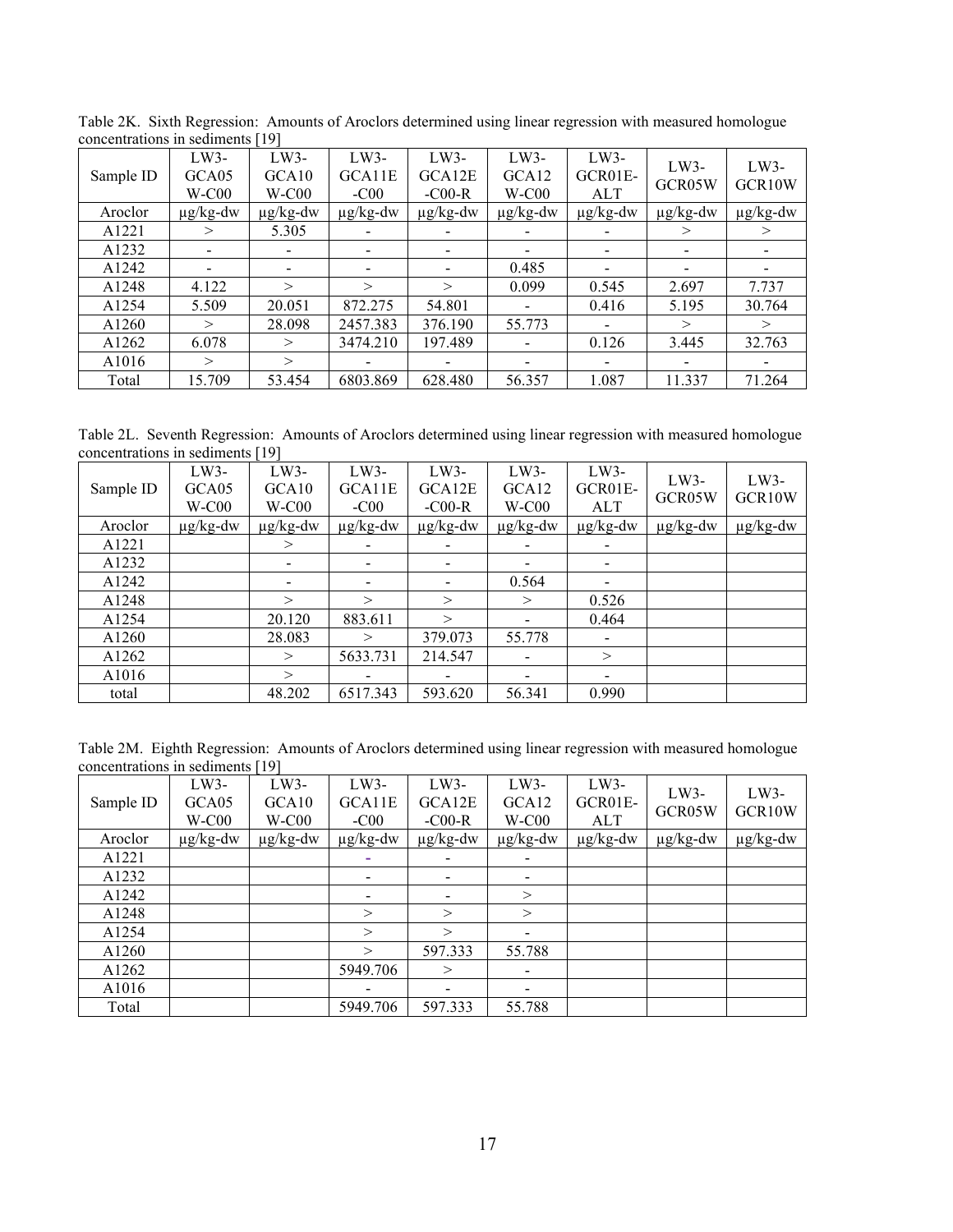| Sample ID | LW3-<br>GCA05<br>$W-C00$ | LW3-<br>GCA10<br>$W-C00$ | LW3-<br>GCA11E<br>$-C00$                  | LW3-<br>GCA12E<br>$-C00-R$ | LW3-<br>GCA12<br>$W-C00$ | LW3-<br>GCR01E-<br><b>ALT</b> | $LW3-$<br>GCR05W | $LW3-$<br>GCR10W |
|-----------|--------------------------|--------------------------|-------------------------------------------|----------------------------|--------------------------|-------------------------------|------------------|------------------|
| Aroclor   | $\mu$ g/kg-dw            | $\mu g/kg$ -dw           | $\mu$ g/kg-dw                             | $\mu$ g/kg-dw              | $\mu g/kg$ -dw           | $\mu$ g/kg-dw                 | $\mu$ g/kg-dw    | $\mu$ g/kg-dw    |
| A1221     |                          | >                        |                                           |                            |                          |                               |                  | >                |
| A1232     | $\geq$                   | 8.91                     |                                           |                            |                          |                               |                  | $\geq$           |
| A1242     |                          |                          |                                           |                            | >                        |                               |                  | $\geq$           |
| A1248     | 3.26                     | $\geq$                   | $\geq$                                    | $\geq$                     | >                        | 0.60                          | 1.90             | 3.93             |
| A1254     | 4.92                     | 15.16                    | 154.80                                    |                            | 3.56                     | 0.48                          | 4.92             | 23.95            |
| A1260     | 5.22                     | 26.50                    | 4666.74                                   | 504.73                     | 10.45                    |                               | 3.28             | 29.87            |
| A1262     | $\geq$                   |                          | $\geq$                                    | 35.73                      |                          | $\overline{\phantom{0}}$      | $\geq$           | $\geq$           |
| Total     | 13.40                    | 50.57                    | 4821.54                                   | 540.47                     | 14.00                    | 1.08                          | 10.11            | 57.75            |
|           |                          |                          | Standard error of regression coefficients |                            |                          |                               |                  |                  |
| Aroclor   | $\mu$ g/kg-dw            | $\mu$ g/kg-dw            | $\mu$ g/kg-dw                             | $\mu$ g/kg-dw              | $\mu$ g/kg-dw            | $\mu$ g/kg-dw                 | $\mu$ g/kg-dw    | $\mu$ g/kg-dw    |
| A1221     |                          |                          |                                           |                            |                          |                               |                  |                  |
| A1232     |                          | 0.49                     |                                           |                            |                          | ۰                             |                  |                  |
| A1242     |                          |                          |                                           |                            | $\blacksquare$           |                               |                  |                  |
| A1248     | 0.29                     |                          |                                           |                            |                          | 0.12                          | 0.22             | 1.00             |
| A1254     | 0.31                     | 0.74                     | 58.98                                     |                            | 0.18                     | 0.10                          | 0.23             | 1.04             |
| A1260     | 0.31                     | 0.74                     | 66.43                                     | 16.40                      | 0.25                     |                               | 0.20             | 1.04             |
| A1262     |                          |                          |                                           | 16.15                      |                          |                               |                  |                  |
| Total     | 0.40                     | 0.99                     | 76.07                                     | 15.66                      | 0.28                     | 0.11                          | 0.27             | 1.38             |

Table 3. Regression with congener data and outlier detection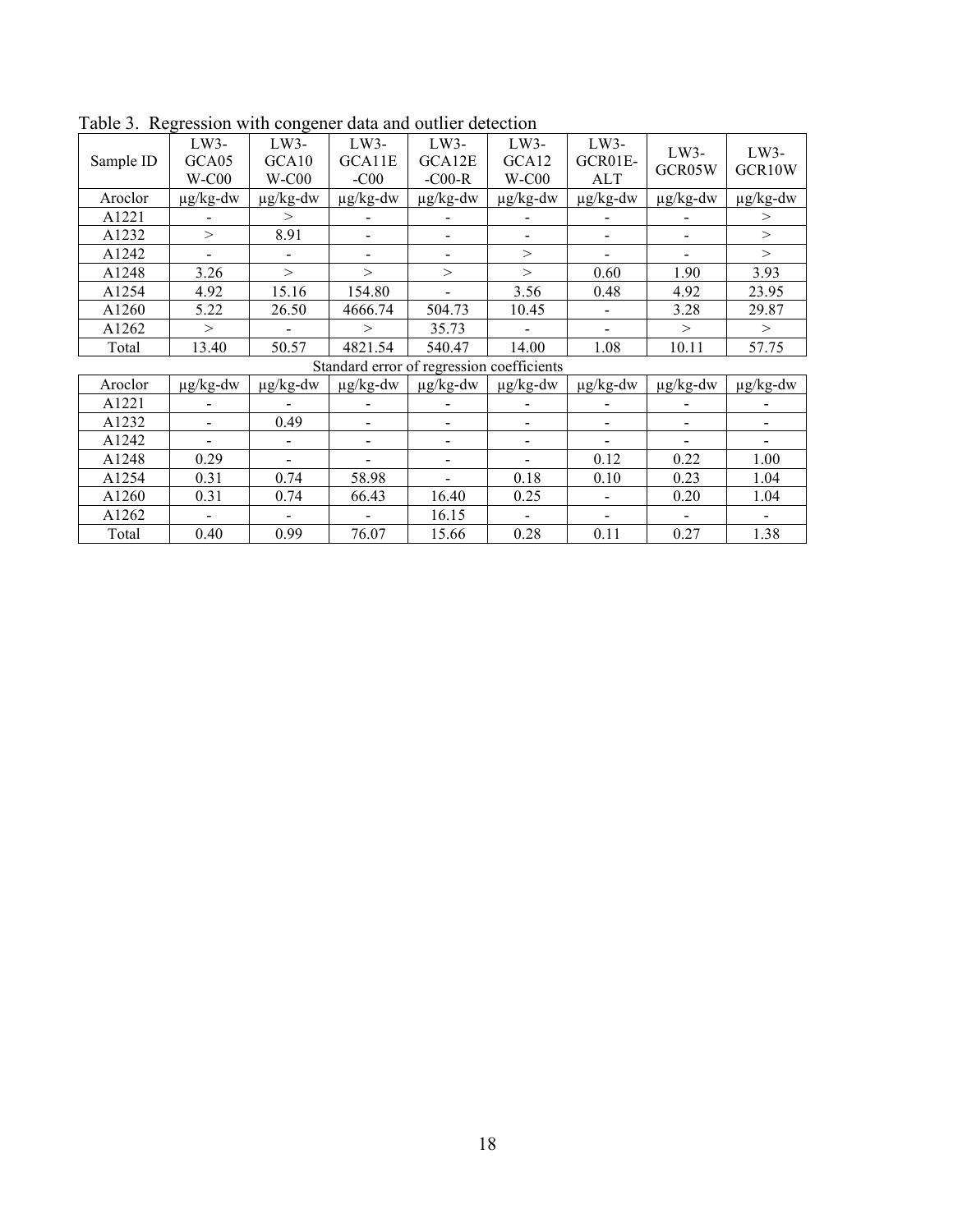# <span id="page-22-0"></span>Appendix **B:**

### **Developing a relationship between total PCBs by Methods 8082A and 1668C**

To develop a correlation/relationship between total PCBs by Methods 8082A and 1668C, one would need to run sufficient analyses with both methods to develop a strong relationship. The number of samples analyzed by both methods will be a function of a number of factors including the quality of the analytical data for Method 8082A, range in total PCB concentrations in the samples, and variabilities in composition of the PCBs across the site. If the range in concentrations is too narrow, e.g., less than two orders of magnitude, developing a useful relationship will be difficult. Minimum number of analysis pairs is difficult to assign *a priori* without background information on the site, and it is recommended that a statistician be consulted in developing a relationship.

To develop a relationship, the measurement pairs should be visually examined using an X-Y plot. The relationship between the two total PCB values might be linear, quadratic, or require some type of transformation. Once the form of the relationship is determined, fitting of an appropriate curve to the data would be done using standard regression techniques. One should develop a regression equation with all coefficients being significant (e.g.,  $\alpha = 0.05$ ) and the regression itself being highly significant. As mentioned in the preceding text, developing a relationship will not be a trivial effort, will take a large amount of analytical effort, and potentially, be costly because of the duplication in sample analyses.

To illustrate some of the complexities in developing a relationship, data for sediments from Round 3 sampling in Portland Harbor Superfund RI/FS [19] are shown in Table 4. One of the remarkable points in the data set are the low detection limits for 8082A, i.e., approximately 1.5 ug/kg-dw, and these detection limits are much lower than those traditionally observed with Method 8082A [10]. In the data set, 4 of the 30 samples were nondetects for all Aroclors and the range in total PCB spans a little over three orders of magnitude. Regression was performed with and without an intercept using  $log_{10}$  transformed data with the nondetect values excluded (Table 5). The intercept was not significantly different from zero, and after eliminating the intercept, the resulting relationship for this data set is:

$$
\log_{10} C_{M-1668C} = 0.9496538 \times \log_{10} C_{M-8082A} \qquad \qquad \mathbf{r}^2 = 0.905, \mathbf{n} = 26 \quad (1)
$$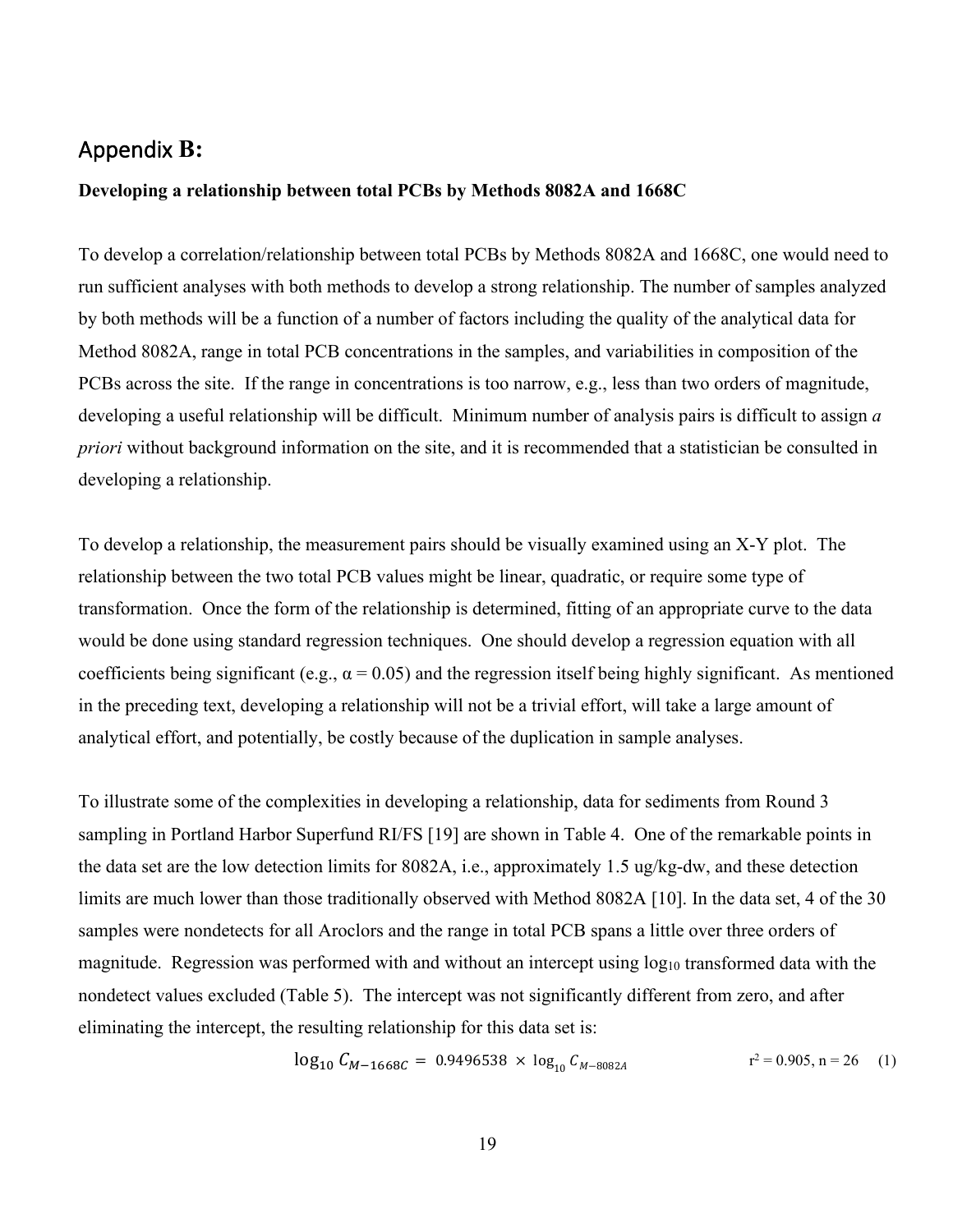where  $C_{\text{M-1668C}}$  is the total PCB concentration measured using Method 1668C and  $C_{\text{M-8082A}}$  is the total PCB concentration measured using Method 8082A. Equation 1 is shown in Figure 1 with the 95% confidence and prediction levels for the regression. The 95% prediction levels are slightly larger than an order of magnitude, factor of approximately 13.4, while the confidence levels for the regression are much smaller and range from 1.2 to 2.8-fold for the regression. Eleven of 26 data points (excluding non-detects in Method 8082A) reside within the narrow confidence limits for the regression line, and 25 of the 26 data points reside with the prediction limits for the regression. In Figure 2, the data and equation 1 are shown with lines that are 3-fold and 10-fold above and below the regression line. Twenty-one and 24 of the 26 data points reside within  $\pm$ 3fold and  $\pm 10$  of the regression line, respectively. Closer examination of the data reveals two potential outliers in this data set. At your site, such outliers would require further work to resolve and understand such observations.

In applying a developed regression equation at your site, you must know the level of uncertainty acceptable for predictions of total PCB from the measurements performed with method 8082A. This will be a sitespecific decision and require some internal discussion. With the Portland Harbor data set, the Methods 8082A and 1668C provide very similar results since the coefficient in Equation 1 is not significantly different from 1.00.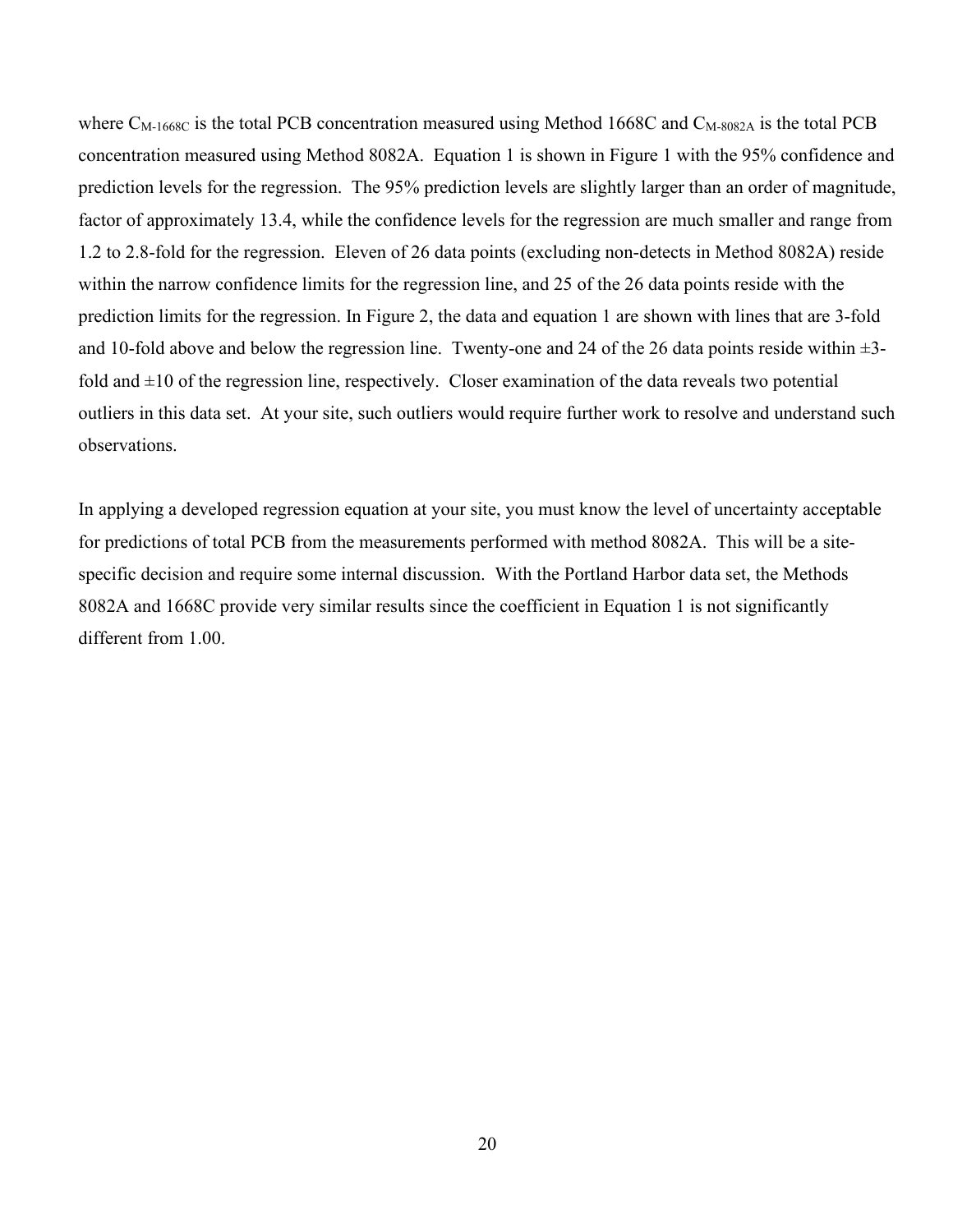|                  |         |         |         |         | Method 8082A (ug/kg-dw) <sup>+</sup> |         |         |         |         |                  | Method 1668C           |
|------------------|---------|---------|---------|---------|--------------------------------------|---------|---------|---------|---------|------------------|------------------------|
| Sample ID        | Aroclor | Aroclor | Aroclor | Aroclor | Aroclor                              | Aroclor | Aroclor | Aroclor | Aroclor | <b>Total PCB</b> | Total PCB <sup>#</sup> |
|                  | 1016    | 1221    | 1232    | 1242    | 1248                                 | 1254    | 1260    | 1262    | 1268    | $(ug/kg-dw)$     | $(ug/kg-dw)$           |
| LW3-GCA01E-C00   |         |         |         |         |                                      | 2.3     | 1.7     |         |         | $\overline{4}$   | 3.26099                |
| LW3-GCA02W-C10   |         |         |         |         |                                      | 3.3     | 3.3     |         |         | 6.6              | 3.44917                |
| LW3-GCA03W-C00   |         |         |         |         |                                      | 7.9     | 9.3     |         |         | 17.2             | 15.36144               |
| LW3-GCA04W-C00   |         |         |         |         |                                      | 9.9     | 8.5     |         |         | 18.4             | 11.21967               |
| LW3-GCA05E-C00   |         |         |         |         |                                      | 16      | 15      |         |         | 31               | 19.38426               |
| LW3-GCA05W-C00   |         |         |         |         |                                      | 20      | 8.6     |         |         | 28.6             | 16.25923               |
| LW3-GCA10W-C00   |         |         |         |         |                                      | 29      | 36      |         |         | 65               | 57.66246               |
| LW3-GCA11E-C00   |         |         |         |         |                                      |         | 3500    |         |         | 3500             | 6636.4567              |
| LW3-GCA12E-C00-R |         |         |         |         |                                      | 31      | 140     |         |         | 171              | 609.44696              |
| LW3-GCA12W-C00   |         |         |         |         |                                      | 3.2     | 2.3     |         |         | 5.5              | 62.4853                |
| LW3-GCR01E-ALT   |         |         |         |         |                                      |         |         |         |         | $0.8*$           | 1.02594                |
| LW3-GCR05W       |         |         |         |         |                                      | 16      | 8.6     |         |         | 24.6             | 11.46993               |
| LW3-GCR10W       |         |         |         |         |                                      | 120     | 98      |         |         | 218              | 72.97256               |
| LW3-GCR12W       |         |         |         |         |                                      | 21      |         |         |         | 21               | 6.83068                |
| LW3-GCRSP01W-1   |         |         |         |         |                                      |         | 5.1     |         |         | 5.1              | 6.55823                |
| LW3-GCRSP06W     |         |         |         |         |                                      | 11      |         |         |         | 11               | 11.88543               |
| LW3-GCRSP08W     |         |         |         | 82      |                                      | 47      | 34      |         |         | 163              | 133.1186               |
| LW3-GCRSP11E     |         |         |         |         |                                      |         | 900     |         |         | 900              | 10.65876               |
| LW3-GCRSP12E     |         |         |         |         |                                      | 42      | 92      |         |         | 134              | 912.14302              |
| LW3-GSP01E       |         |         |         |         |                                      |         |         |         |         | $0.7*$           | 2.95495                |
| LW3-GSP03E       |         |         |         |         |                                      |         | 31      |         |         | 31               | 32.13624               |
| LW3-GSP04W       |         |         |         |         |                                      |         |         |         |         | $0.75*$          | 160.26001              |
| LW3-GSP05E       |         |         |         |         |                                      | 14      | 14      |         |         | $28\,$           | 18.52396               |
| LW3-GSP07E       |         |         |         |         |                                      |         | 16      |         |         | 16               | 26.24116               |
| LW3-GSP07W       |         |         |         |         |                                      |         |         |         |         | $0.65*$          | 1.20213                |
| LW3-GSP08E       |         |         |         |         |                                      |         | 7.9     |         |         | 7.9              | 8.79936                |
| LW3-GSP09W       |         |         |         |         |                                      | 190     |         |         |         | 190              | 699.4293               |
| LW3-GSP10E       |         |         |         |         |                                      |         | 16      |         |         | 16               | 7.73636                |
| LW3-GSP10W       |         |         |         |         |                                      |         | 32      |         |         | 32               | 52.47157               |
| LW3-GSP12W-ALT   |         |         |         |         |                                      | 29      |         |         |         | 29               | 12.19023               |

Table 4. Quantification Results for Total PCBs by Method 8082A and Method 1668C for Portland Harbor Superfund site

+ Aroclors with no values were not detected. \* 1/2 Method detection limit. # Total PCB found by summing only the detected congeners. Congeners not detected were not included in the total PCB value.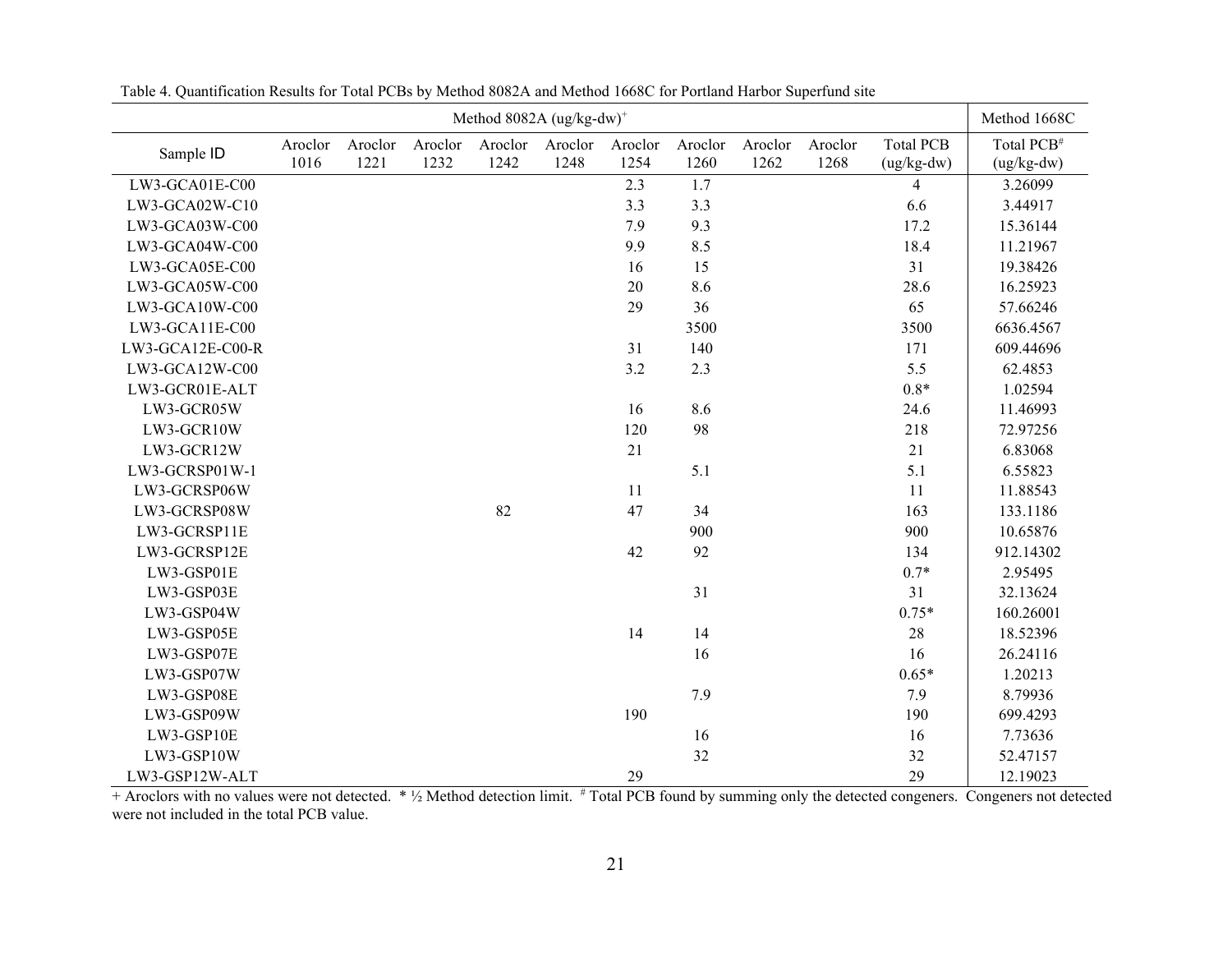

Figure 1. Concentrations of total PCBs measured using Methods 8082A and 1668C for sediment samples from Portland Superfund site. Blue circle – measurements are above detection limits for Methods 1668C and 8082A. Red circles – measurements are above detection limits for Method 1668C and less than the detection limits for Method 8082A. For Method 8082A, ½ of the detection limit are plotted for samples where Aroclors were not detected. The solid line is the regression fit to the data, the dotted lines are the 95% confidence limits for the regression lines, and the dashed lines are 95% prediction lines for the regression.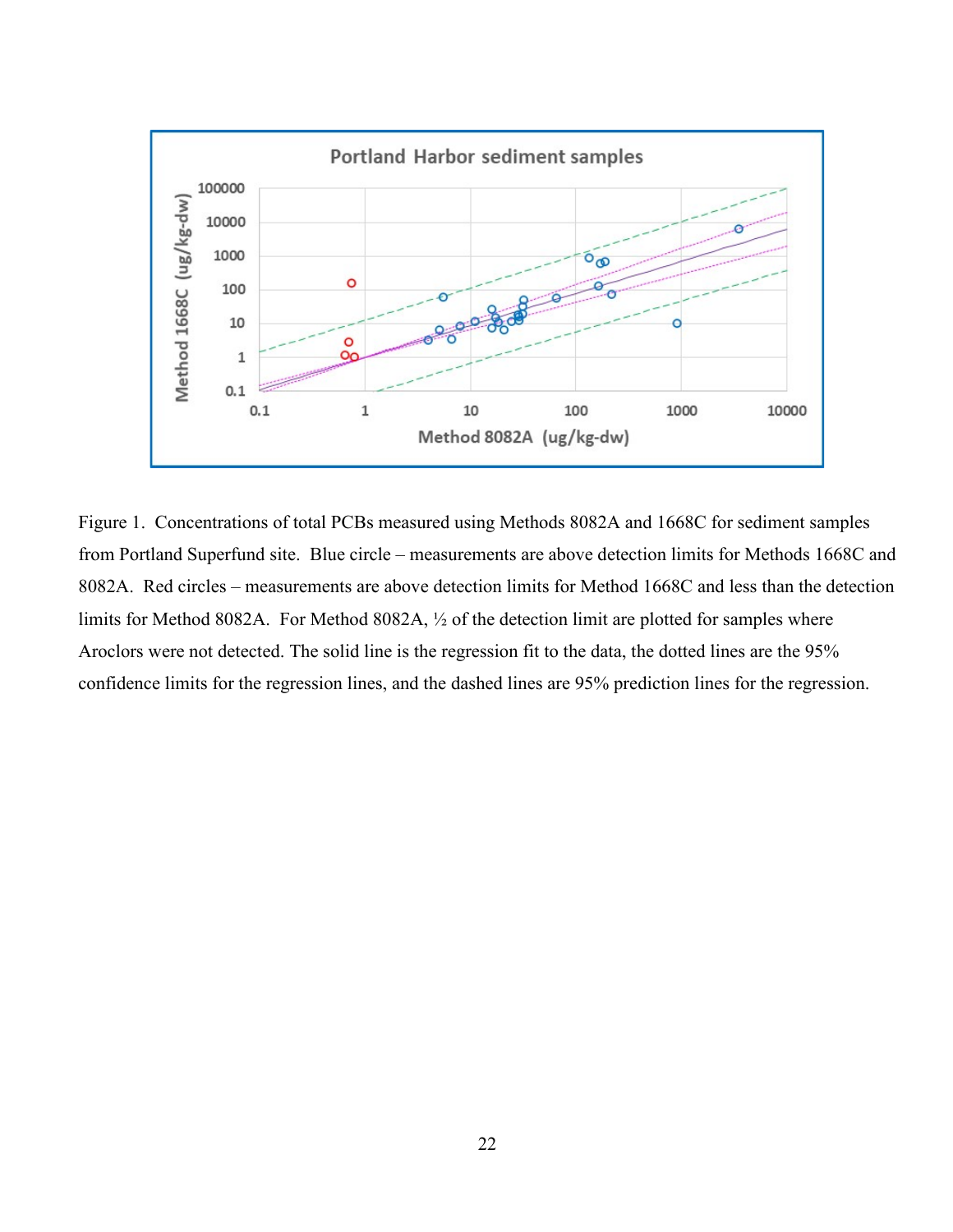

Figure 2. Concentrations of total PCBs measured using Methods 8082A and 1668C for sediment samples from Portland Superfund site. Blue circle – measurements are above detection limits for Methods 1668C and 8082A. Red circles – measurements are above detection limits for Method 1668C and less than the detection limits for Method 8082A. For Method 8082A, ½ of the detection limit are plotted for samples where Aroclors were not detected. The solid line is the regression fit to the data, the dotted lines are 3-fold from the regression line, and the dashed lines are 10-fold from the regression line.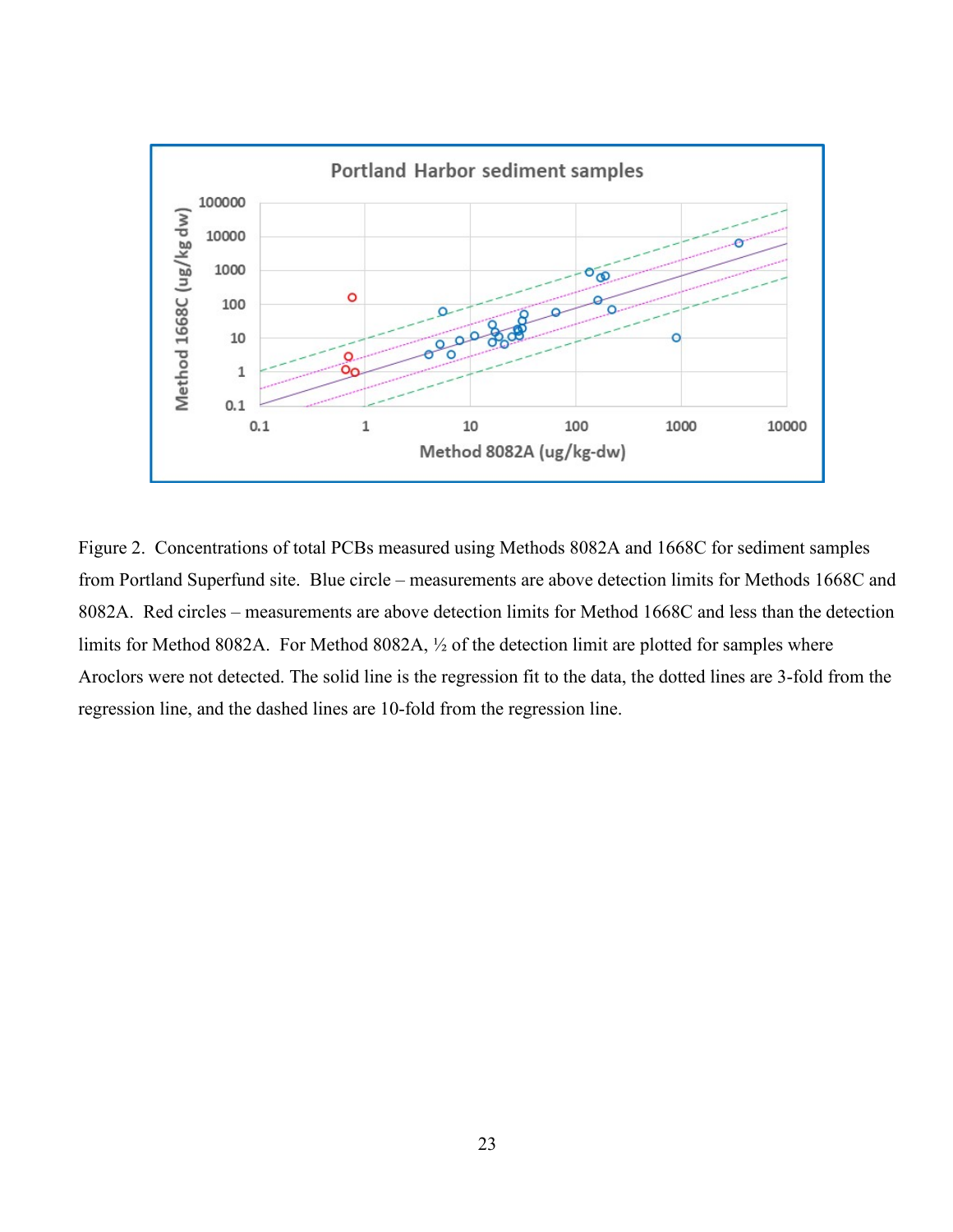| <b>Regression Statistics</b> |           |  |  |  |  |  |  |  |  |
|------------------------------|-----------|--|--|--|--|--|--|--|--|
| Multiple R                   | 0.9513213 |  |  |  |  |  |  |  |  |
| R Square                     | 0.9050122 |  |  |  |  |  |  |  |  |
| Adjusted R                   |           |  |  |  |  |  |  |  |  |
| Square                       | 0.8650122 |  |  |  |  |  |  |  |  |
| Standard Error               | 0.5378003 |  |  |  |  |  |  |  |  |
| Observations                 | 76        |  |  |  |  |  |  |  |  |

Table 5. Regression statistics for Portland Harbor total PCB data by Method 1668C and Method 8082A. SUMMARY OUTPUT

#### ANOVA

|            |    |           |           | Significance       |  |
|------------|----|-----------|-----------|--------------------|--|
|            | df | SS        | MS        |                    |  |
| Regression |    | 68.891946 | 68.891946 | 238.1916 5.829E-14 |  |
| Residual   | 25 | 7.2307277 | 0.2892291 |                    |  |
| Total      | 26 | 76.122673 |           |                    |  |

|              | Coefficients | Standard<br>Error | t Stat    | P-value      | Lower 95%    | Upper $95\%$ | Lower<br>99.0% | Upper<br>99.0% |
|--------------|--------------|-------------------|-----------|--------------|--------------|--------------|----------------|----------------|
| Intercept    |              | $\#N/A$           | $\#N/A$   | $\sharp N/A$ | $\sharp N/A$ | $\sharp N/A$ | # $N/A$        | $\#N/A$        |
| X Variable 1 | 0.9496538    | 0.0615321         | 15.433457 | 2.751E-14    | 0.822926     | 1.0763816    | 0.7781369      | 1.1211707      |

#### SUMMARY OUTPUT

| <b>Regression Statistics</b> |           |  |  |  |  |  |  |  |
|------------------------------|-----------|--|--|--|--|--|--|--|
| Multiple R                   | 0.7528105 |  |  |  |  |  |  |  |
| R Square                     | 0.5667237 |  |  |  |  |  |  |  |
| Adjusted R Square            | 0.5486705 |  |  |  |  |  |  |  |
| Standard Error               | 0.5450046 |  |  |  |  |  |  |  |
| Observations                 | 26        |  |  |  |  |  |  |  |

### ANOVA

|            | df  | SS                   | МS                                      | F | Significance |
|------------|-----|----------------------|-----------------------------------------|---|--------------|
| Regression |     |                      | 9.3243382 9.3243382 31.391906 9.116E-06 |   |              |
| Residual   |     | 24 7.1287203 0.29703 |                                         |   |              |
| Total      | 25. | 16.453058            |                                         |   |              |

|              |              | Standard  |           |           |              |           | Lower       | Upper        |
|--------------|--------------|-----------|-----------|-----------|--------------|-----------|-------------|--------------|
|              | Coefficients | Error     | t Stat    | P-value   | Lower 95%    | Upper 95% | 99.0%       | <i>99.0%</i> |
| Intercept    | 0.1553836    | 0.2651486 | 0.5860246 | 0.5633302 | $-0.3918562$ | 0.7026235 | $-0.586221$ | 0.8969882    |
| X Variable 1 | 0.8666943    | 0.1546882 | 5.602848  | 9.116E-06 | 0.5474336    | 1.185955  | 0.4340409   | 1.2993478    |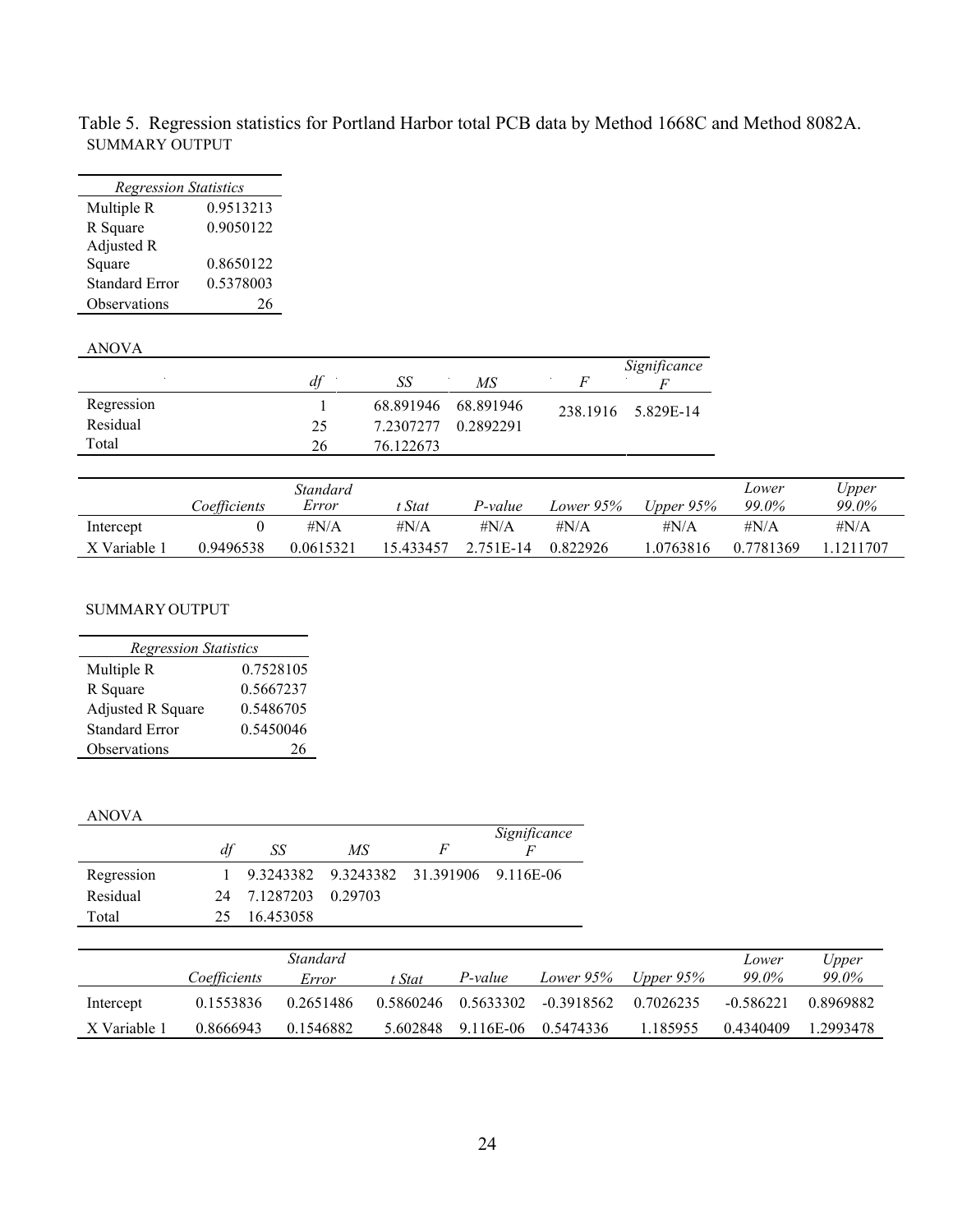# <span id="page-28-0"></span>References

- 1. Van den Berg M, Birnbaum L, Bosveld A, Brunström B, Cook P, Feeley M, Giesy JP, Hanberg A, Hasegawa R, Kennedy SW. 1998. Toxic equivalency factors (TEFs) for PCBs, PCDDs, PCDFs for humans and wildlife. *Environmental Health Perspectives* 106:775-792.
- 2. Van den Berg M, Birnbaum LS, Denison M, De Vito M, Farland W, Feeley M, Fiedler H, Hakansson H, Hanberg A, Haws L. 2006. The 2005 World Health Organization reevaluation of human and mammalian toxic equivalency factors for dioxins and dioxin-like compounds. *Toxicological Sciences* 93:223-241.
- 3. US-EPA. 1999. Method 1668, Revision A: Chlorinated biphenyl congeners in water, soil sediment, biosolid and tissue by HRGC/HRMS. EPA-821-R-00-002., Office of Water, Washington, DC. USA.
- 4. US-EPA. 2008. Method 1668B: Chlorinated biphenyl congeners in water, soil sediment, bio-solid and tissue by HRGC/HRMS. EPA/821/R-08/020., Office of Water, Washington, DC. USA.
- 5. US-EPA. 2010. Method 1668C: Chlorinated biphenyl congeners in water, soil sediment, bio-solid and tissue by HRGC/HRMS. EPA-820-R-10-005, Office of Water, Washington, DC. USA.
- 6. Cornelissen G, Gustafsson Ö, Bucheli TD, Jonker MT, Koelmans AA, van Noort PC. 2005. Extensive sorption of organic compounds to black carbon, coal, and kerogen in sediments and soils: mechanisms and consequences for distribution, bioaccumulation, and biodegradation. *Environmental Science & Technology* 39:6881-6895.
- 7. Ghosh U, Luthy RG, Cornelissen G, Werner D, Menzie CA. 2011. In-situ sorbent amendments: a new direction in contaminated sediment management. *Environmental Science & Technology* 39:6881-6895.
- 8. US-EPA. 2012. Sediment Assessment and Monitoring Sheet (SAMS) #3: Guidelines for using passive samplers to monitor organic contaminants at Superfund sediment sites. OSWER Directive 9200.1-110 FS. Office of Superfund Remediation and Technology Innovation and Office of Research Development, Washington, DC.
- 9. US-EPA. 2007. Polychlorinated Biphenyls (PCBs) by Gas Chromatography. EPA Method 8082A. Revision 1, February 2007. Final Update IV to the Third Edition of the Test Methods for Evaluating Solid Waste, Physical/Chemical Methods, EPA publication SW‐846. US Environmental Protection Agency, Washington, DC. USA.
- 10. Beliveau AF. 2001. PCB analyses needs for risk evaluation. In Robertson L, Hansen L, eds, *PCBs– Recent Advances in Environmental Toxicology Health Effects*. University Press of Kentucky, Lexington, KY.